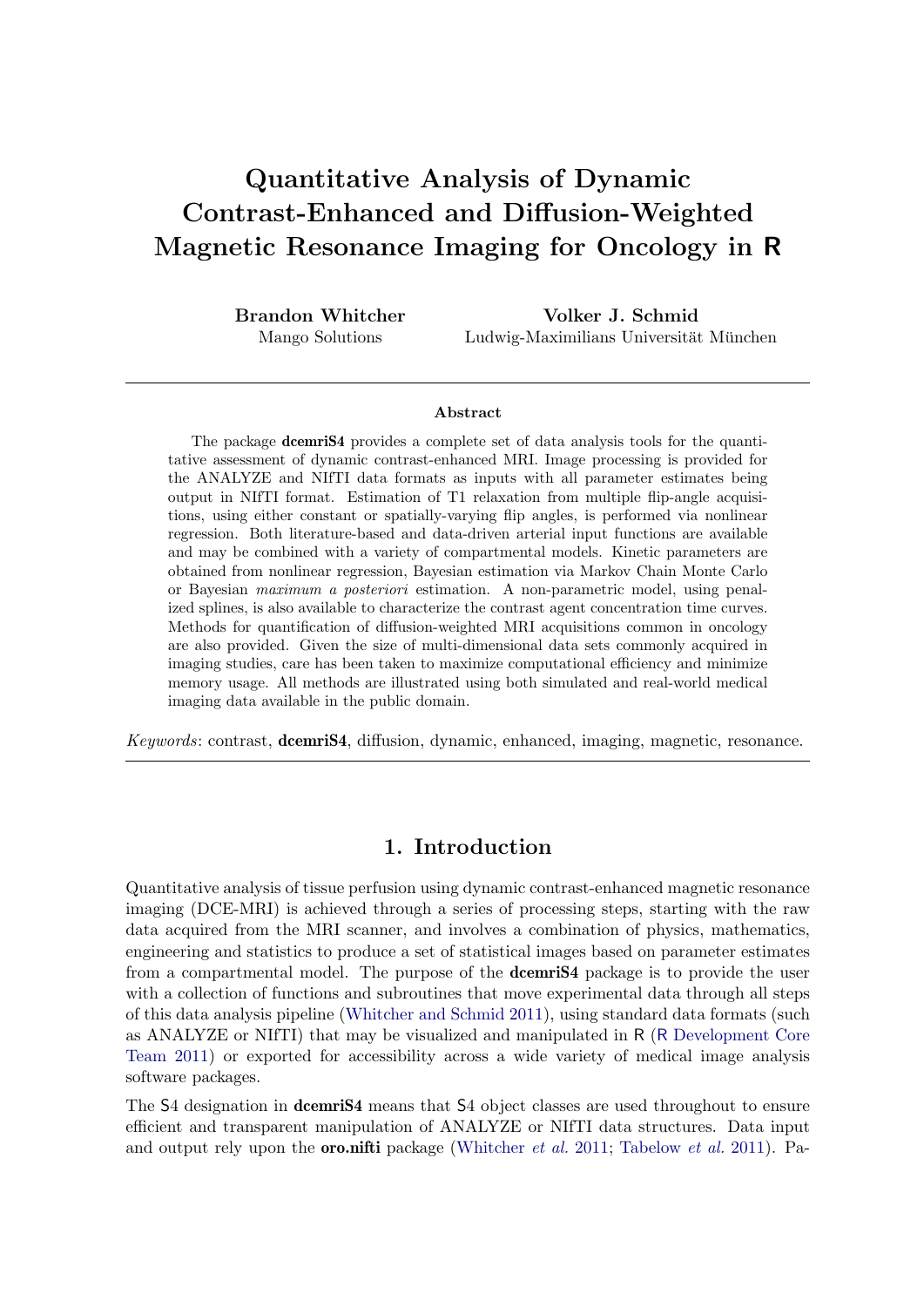rameter estimates in **dcemriS4** inherit attributes from the incoming ANALYZE/NIfTI objects in order to preserve anatomical and physiological information for appropriate visualization in R or other software packages. All functions for parameter estimation may also be applied to aggregated data; i.e., a mean curve across an anatomical region of interest. However, the methodology presented here is intended to be applied on a voxel-by-voxel basis to the AN-ALYZE or NIfTI objects and all statistical summaries are output as valid NIfTI objects to facilitate interoperability. As voxel-wise quantitative analysis can be time consuming, dcemriS4 supports basic parallel computing by incorporating the parallel package. Computations are easily parallelized with the variable multicore=TRUE in the most computationally expensive functions.

## 2. Dynamic contrast-enhanced magnetic resonance imaging

While initial application of DCE-MRI was in the characterization of blood-brain barrier (BBB) integrity (Tofts and Kermode 1984; Larsson *et al.* 1990; Larsson and Tofts 1992), we will instead focus on the application of DCE-MRI to the quantitative analysis of tumor perfusion in oncology. Angiogenesis, the creation of new capillaries from existing blood vessels, and vasculogenesis, the de novo generation of blood vessels, are key biological processes that supply nutrients to tissue (Collins and Padhani 2004). New drug therapies, such as antiangiogenic or vaccine therapies, are expected to be cytostatic (i.e., inhibiting or suppressing cellular growth) and may not produce changes in tumor size as measured by traditional structural imaging techniques (Choyke *et al.* 2003). Thus, the ability to study malignant vasculature through non-invasive MRI methods is advantageous. We will cover a DCE-MRI data analysis pipeline using dcemriS4 that is fully quantitative and produces biologically-relevant parameter estimates from a compartmental model. The interested reader will find several chapters in Jackson et al. (2005) and Parker and Padhani (2003) pertaining to the scientific background, methodology and application of DCE-MRI.

The acquisition protocol for a DCE-MRI scan involves several steps. Conversion of signal intensity to contrast agent concentration requires the preliminary step of estimating the T1 relaxation value of the tissue; e.g., using multiple flip-angles or inversion recovery (Bernstein et al. 2004). For higher field strengths one may also consider characterizing the inhomogeneity of the magnetic field in the scanner. The dynamic set of T1-weighted images are started approximately 30 − 60 seconds before a bolus injection of the low molecular weight contrast agent – a gadolinium chelate – and continue for 8−12 minutes in oncology studies. The length of the dynamic acquisition may easily exceed one hour when characterizing the integrity of the blood brain barrier. Temporal sampling rates depend on multiple factors: type of cancer, anatomy, spatial resolution, spatial coverage, field strength of the scanner, breathing method, etc. and must be carefully considered on a study-by-study basis. DCE-MRI relies on the reduction in T1 relaxation time, corresponding to positive signal enhancement, caused by the presence of the contrast agent. The quantitative analysis of DCE-MRI data in dcemriS4 consists of the following steps

- 1. Pre-processing of the T1 signal (e.g., motion correction, co-registration, correction of the B1 field) is introduced in Sections 2.1 and 2.2,
- 2. Estimation of voxel-wise contrast agent concentration time curves is introduced in Section 2.3,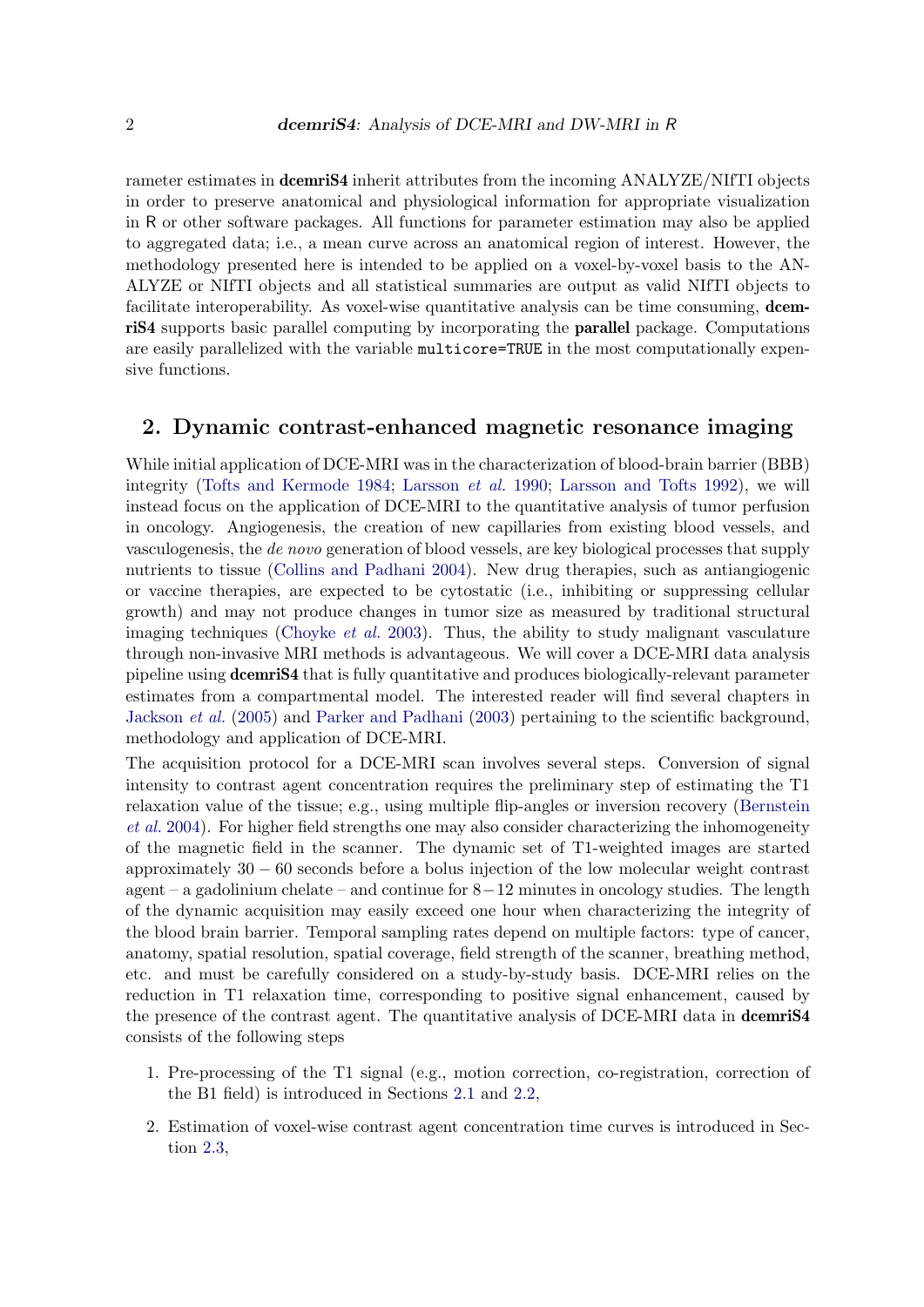- 3. Determination of the arterial input function (AIF), either from the literature or by data-driven methods, is introduced in Section 2.4,
- 4. Parameter estimation for a given compartmental model is introduced in Section 2.5, and
- 5. Statistical inference on kinetic parameters for differences between scans of a single patient or between distinct patients, is discussed in Section 2.6.

### 2.1. Motion correction and co-registration

Basic motion correction within an acquisition, and co-registration between acquired series, is available using the ftm function for fast template matching (Lewis 1995). A reference volume must be pre-specified where a mask has been applied to remove all voxel that should not be included in the algorithm. Note, only three-dimensional translations are allowed and no interpolation is used (i.e., only whole-voxel translations) at this time. More sophisticated image registration methodology in R is being developed in the  $\mathbf{RNiftyReg}$  package (Clayden 2011). Access to the image registration routines from the Insight Toolkit (ITK, http://www. itk.org) is highly desirable and currently under investigation.

### 2.2. B1 mapping via the saturated double-angle method

For in vivo MRI at high field ( $\geq$  3Tesla) it is essential to consider the homogeneity of the active B1 field (B1+). The B1 field is the magnetic field created by the radio frequency coil passing an alternating current at the Larmor frequency. The B1+ field is the transverse, circularly polarized component of B1 that is rotating in the same sense as the magnetization. When exciting large collections of spins, non-uniformity in B1+ results in nonuniform treatment of spins. This leads to a spatially varying signal and contrast, and to difficulty in image interpretation and quantification (Cunningham et al. 2006).

The proposed method uses an adaptation of the double angle method (DAM). Such methods allow calculation of a flip-angle map, which is an indirect measure of the B1+ field. Two images are acquired:  $I_1$  with prescribed angle  $\alpha_1$  and  $I_2$  with prescribed angle  $\alpha_2 = 2\alpha_1$ . All other signal-affecting sequence parameters are kept constant. For each voxel, the ratio of magnitude images satisfies

$$
\frac{I_2(r)}{I_1(r)} = \frac{\sin \alpha_2(r) f_2(\text{T1}, \text{TR})}{\sin \alpha_1(r) f_1(\text{T1}, \text{TR})}
$$
(1)

where r represents spatial position and  $\alpha_1(r)$  and  $\alpha_2(r)$  are flip angles that vary with the spatially varying B1+ field. If the effects of T1 and T2 relaxation can be neglected, then the actual flip angles as a function of spatial position satisfy

$$
\alpha(r) = \arccos\left(\left|\frac{I_2(r)}{2I_1(r)}\right|\right) \tag{2}
$$

A long repetition time (TR  $\geq$  5.T1) is typically used with double-angle methods so that there is no T1 dependence in either  $I_1$  or  $I_2$ ; i.e.,  $f_1(T1, TR) = f_2(T1, TR) = 1$ . Instead, the proposed method includes a magnetization-reset sequence after each data acquisition with the goal of putting the spin population in the same state regardless of whether the or  $\alpha_2$ excitation was used for the preceding acquisition.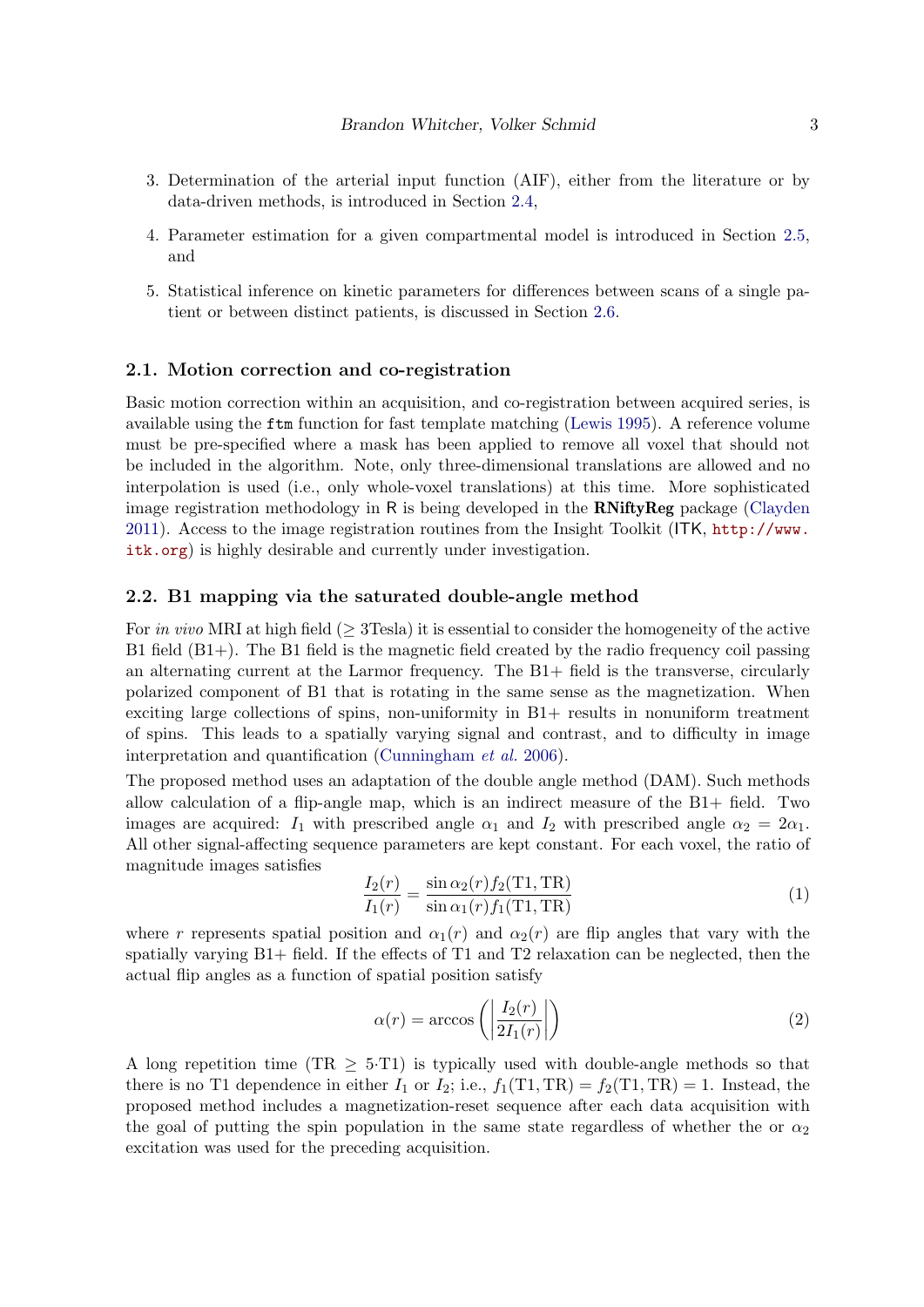

Figure 1: (a) Estimated B1+ field (with isotropic Gaussian smoothing) using the saturated double-angle method. The colors correspond to a multiplicative factor relative to the true flip angle (60°). (b) Estimated T1 relaxation rates for the phantom data acquisition. The colormap covers the range [0, 2.5] sec.

### Example using phantom data

Using data acquired from a T1 phantom at two flip angles,  $\alpha_1 = 60^\circ$  and  $\alpha_2 = 120^\circ$ , we compute the multiplicative factor relative to the low flip angle using the saturated doubleangle method (Cunningham et al. 2006). Note, repeated acquisitions (five) of each flip angle were obtained and force the additional rowMeans step to average the results from the function doubleAngleMethod in the code below.

```
R> f60 <- system.file(file.path("nifti", "SDAM_ep2d_60deg_26slc.nii.gz"),
+ package="dcemriS4")
R> sdam60 <- readNIfTI(f60)
R> f120 <- system.file(file.path("nifti", "SDAM_ep2d_120deg_26slc.nii.gz"),
                     + package="dcemriS4")
R> sdam120 <- readNIfTI(f120)
R> sdam.image <- rowMeans(doubleAngleMethod(sdam60, sdam120, 60), dims=3)
R> mask <- (rowSums(sdam60, dims=3) > 64)
R> # A smooth version of "sdam.image"
R> fsmooth <- system.file(file.path("nifti", "SDAM_smooth.nii.gz"),
+ package="dcemriS4")
R> SDAM <- readNIfTI(fsmooth)
R> overlay(sdam120, ifelse(mask, SDAM, NA), z=13, zlim.x=range(sdam120),
+ zlim.y=c(0.5,1.5), plot.type="single")
R> par(cex=4,col="white")
```
Three-dimensional isotropic smoothing should be applied before using this field to modify flip angles associated with additional acquisitions; e.g., in the **AnalyzeFMRI** package (Marchini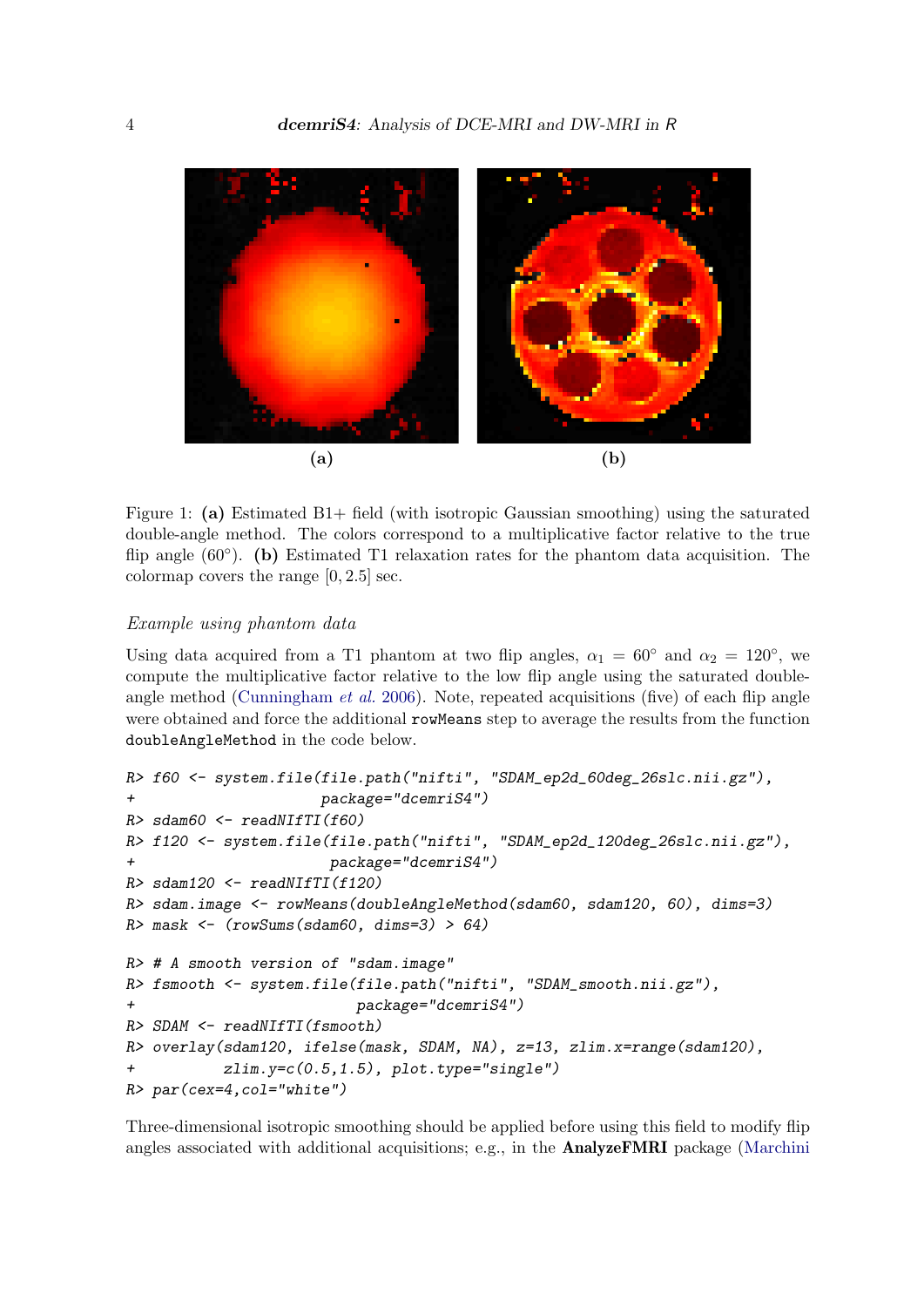and Lafaye de Micheaux 2009; Tabelow *et al.* 2011). Figure 1a is the estimated  $B1+$  field (with isotropic Gaussian smoothing) for a gel-based phantom containing a variety of T1 relaxation times. The center of the phantom exhibits a flip angle  $> 60°$  while the flip angle rapidly becomes  $\leq 60^{\circ}$  when moving away from the center in either the x, y or z dimensions. The function overlay is part of the **oro.nifti** package, additional functions for the visualization of ANALYZE/NIfTI data are image (overloaded for classes nifti and anlz) and orthographic.

Assuming the smoothed version of the B1+ field has been computed (in the SDAM object here), multiple flip-angle acquisitions can be used to estimate the T1 relaxation rate from the subject (or phantom). The multiplicative factor, derived from the saturated double-angle method, is used to produce a spatially-varying flip-angle map and input into the function R1.fast.

```
R> alpha <- c(5,10,20,25,15)
R> nangles <- length(alpha)
R> fnames <- file.path("nifti", paste("fl3d_vibe-", alpha, "deg.nii.gz", sep=""))
R> X <- Y <- 64
R> Z <- 36
R> flip <- fangles <- array(0, c(X,Y,Z,nangles))
R> for (w in 1:nangles) {
+ vibe <- readNIfTI(system.file(fnames[w], package="dcemriS4"))
     + flip[,,1:nsli(vibe),w] <- vibe
+ fangles[,,,w] <- array(alpha[w], c(X,Y,Z))
+ }
R> TR <- 4.22 / 1000 # in seconds
R> fanglesB1 <- fangles * array(SDAM, c(X,Y,Z,nangles))
R> zi <- 13
R> maskzi <- mask
R> maskzi[,,(! 1:Z %in% zi)] <- FALSE
R> R1 <- R1.fast(flip, maskzi, fanglesB1, TR, verbose=TRUE)
  Deconstructing data...
  Calculating R10 and M0...
  Reconstructing results...
R> overlay(vibe, 1/R1$R10[,,1:nsli(vibe)], z=13, zlim.x=c(0,1024),
+ zlim.y=c(0,2.5), plot.type="single")
```
Figure 1b displays the quantitative T1 map for a gel-based phantom using information from the estimated B1+ field. The horizontal tubes embedded within the phantom cover a range of  $T1 \in [350, 1543]$  ms, where shorter T1 relaxation times are darker and longer relaxation times are brighter. By defining regions of interest (ROIs) in FSLView one may construct a mask that separates voxels belonging to the 10 unique gels.

```
R> fpmask <- system.file(file.path("nifti", "t1_phantom_mask.nii.gz"),
                         + package="dcemriS4")
R> t1pmask <- readNIfTI(fpmask)
R> pmask <- nifti(array(t1pmask[,,25], dim(t1pmask))) # repeat slice 25
```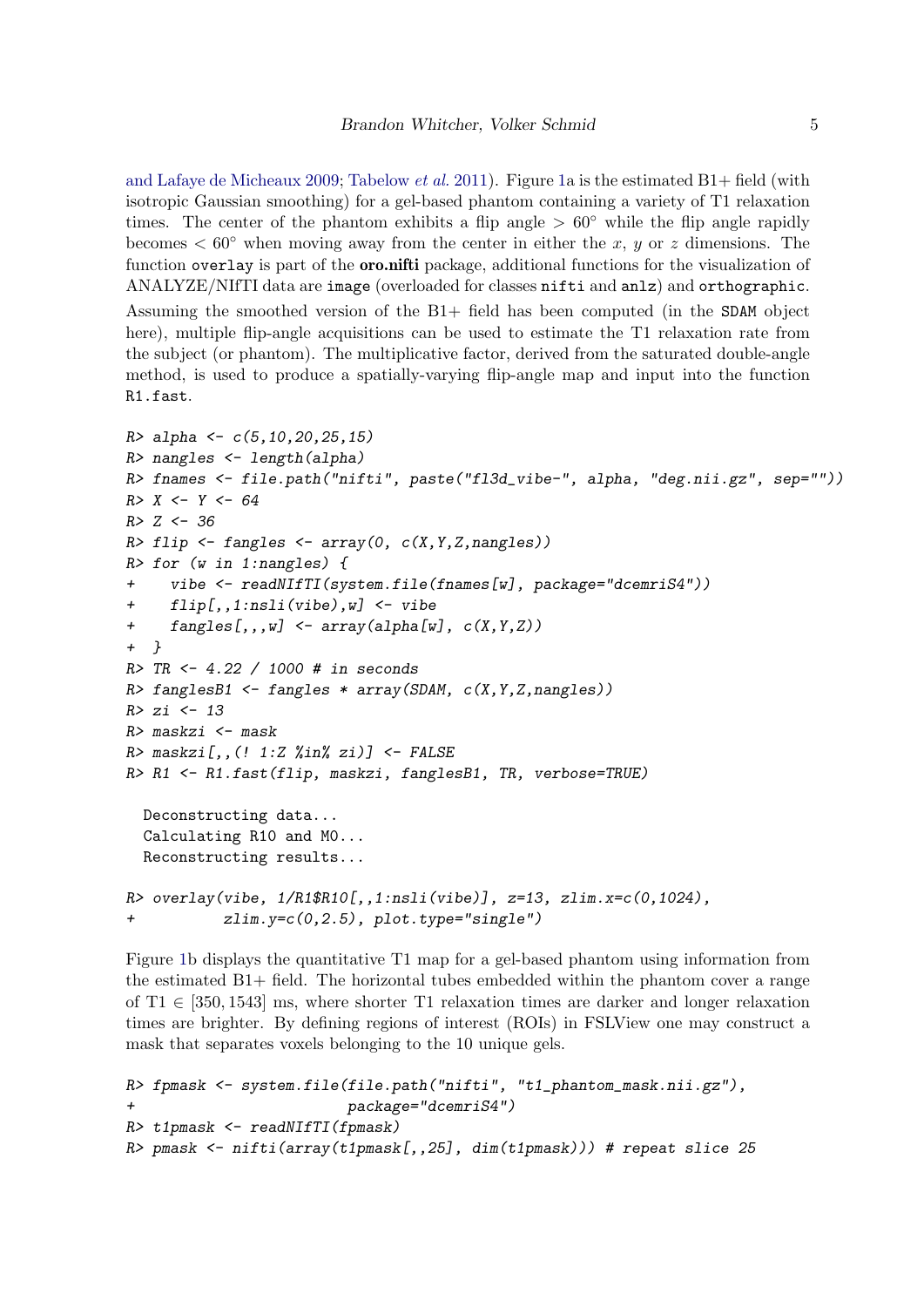

Figure 2: Boxplots of the estimated T1 values for the gel-based phantom, grouped by userspecified regions of interest. True T1 values are displayed as colored circles for each distinct ROI.

We compare the "true" T1 values for each ROI with those obtained from acquiring multiple flip angles with the application of  $B1+$  mapping in Figure 2. Boxplots summarize the estimated T1 relaxation times, across all voxel in the ROI defined by pmask, with the true T1 values (large circles). The first seven ROIs correspond to the cylinders that run around and through the phantom, clockwise starting from approximately one o'clock. The eighth and ninth ROIs are taken from the main compartment in the gel phantom; ROI  $#8$  is drawn in the middle of the phantom while ROI  $#9$  is drawn from the outside of the phantom. The final ROI is taken from the central cylinder embedded in the phantom.

### 2.3. T1 relaxation rate and contrast agent concentration

Estimation of the longitudinal relaxation time T1 is the first step in converting signal intensity, obtained in the dynamic acquisition of the DCE-MRI protocol, to contrast agent concentration (Buckley and Parker 2005). Note, the longitudinal (or spin-lattice) relaxation time T1 is the decay constant of the recovery of the z component of the nuclear spin magnetization towards its thermal equilibrium value (Buxton 2002). Multiple flip-angle acquisitions are commonly used to estimate the intrinsic relaxation rate maps  $\{m_0, R_{10}\}$  of the tissue, where  $m_0$  is the equilibrium signal intensity and  $R_{10}$  is the pre-injection longitudinal relaxation rate. The non-linear equation

$$
S(\theta) = \frac{m_0 \sin(\theta)(1 - E_{10})}{1 - \cos(\theta)E_{10}},
$$
\n(3)

where  $E_{10} = \exp(-TR \cdot R_{10})$ , relates the observed signal intensity  $S(\cdot)$  with the parameters of interest when varying the flip angle  $\theta$  prior to the injection of the contrast agent. Note, a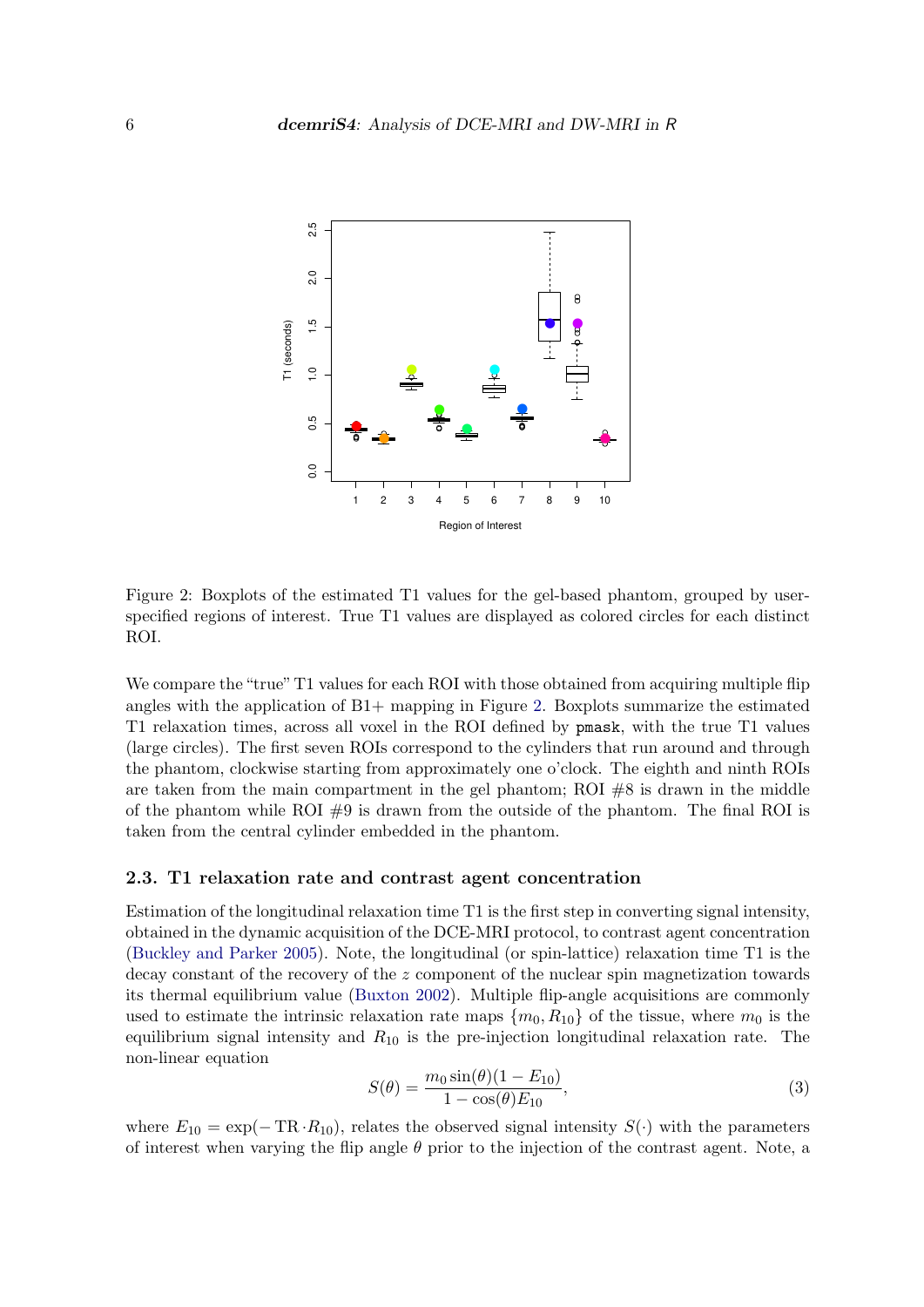repetition time of TR  $\approx$  4 ms is common practice for pulse sequences in clinical applications. The Levenberg-Marquardt algorithm, provided in **minpack.lm** (Elzhov *et al.* 2010), is applied to estimate the parameters; see the discussion by Ahearn *et al.* (2005). It is worthwhile to consult known T1 values  $(T_{10} = 1/R_{10})$  for different tissue types (e.g., muscle, grey matter, white matter) to ensure the parameter estimates obtained are sensible.

Estimation of the post-injection longitudinal relaxation rate  $R_1(t)$  using the time-varying signal intensity  $S(t)$  from pre- and post-contrast acquisitions is performed via

$$
A(t) = \frac{S(t) - S(0)}{m_0 \sin(\theta)} \tag{4}
$$

$$
B = \frac{1 - E_{10}}{1 - \cos(\theta)E_{10}}\tag{5}
$$

$$
R_1(t) = -\frac{1}{TR} \cdot \ln \left\{ \frac{1 - [A(t) + B]}{1 - \cos(\theta)[A(t) + B]} \right\},\tag{6}
$$

where the flip angle  $\theta \in [10^{\circ}, 30^{\circ}]$  is common for the dynamic acquisitions, but will depend on both the field strength of the magnet and the anatomical region of interest.

The function R1.fast (embedded within CA.fast) rearranges the multi-dimensional structure of the multiple flip-angle acquisitions into a single matrix, to take advantage of internal R functions instead of loops, and calls E10.lm to perform the non-linear regression using the Levenberg-Marquardt algorithm. If only two flip angles have been acquired it is possible to use the function CA.fast2, where a linear approximation is applied to estimate the parameters (Wang et al. 1987).

The final step of the conversion of the dynamic signal intensities to contrast agent concentration, using the CA.fast function, is performed via

$$
C_t(t) = \frac{1}{r_1} \left( \frac{1}{T_1} - \frac{1}{T_{10}} \right),\tag{7}
$$

where  $r_1$  is the spin-lattice relaxivity constant (depends on the gadolinium chelate and magnet field strength) and  $T_{10} = 1/R_{10}$  is the spin-lattice relaxation time in the absence of contrast media (Buckley and Parker 2005). For computational reasons we follow the method of Li et al. (2000).

### 2.4. Arterial input function

Whereas quantitative PET (positron emission tomography) studies routinely perform arterial cannulation on the subject in order to characterize the arterial input function (AIF) directly, it has been common to use literature-based AIFs in the quantitative analysis of DCE-MRI. Examples include

$$
C_p(t) = D\left(a_1 e^{-m_1 t} + a_2 e^{-m_2 t}\right),\tag{8}
$$

where  $D = 0.1$  mmol/kg,  $a_1 = 3.99$  kg/l,  $a_2 = 4.78$  kg/l,  $m_1 = 0.144$  min<sup>-1</sup> and  $m_2 =$ 0.0111 min<sup>-1</sup> (Weinmann et al. 1984; Tofts and Kermode 1984); or  $D = 1.0$  mmol/kg,  $a_1 =$ 2.4 kg/l,  $a_2 = 0.62$  kg/l,  $m_1 = 3.0$  and  $m_2 = 0.016$  (Fritz-Hansen *et al.* 1996). There has been progress in measuring the AIF using the dynamic acquisition and fitting a parametric model to the observed contrast agent concentration time curves. Recent models include a mixture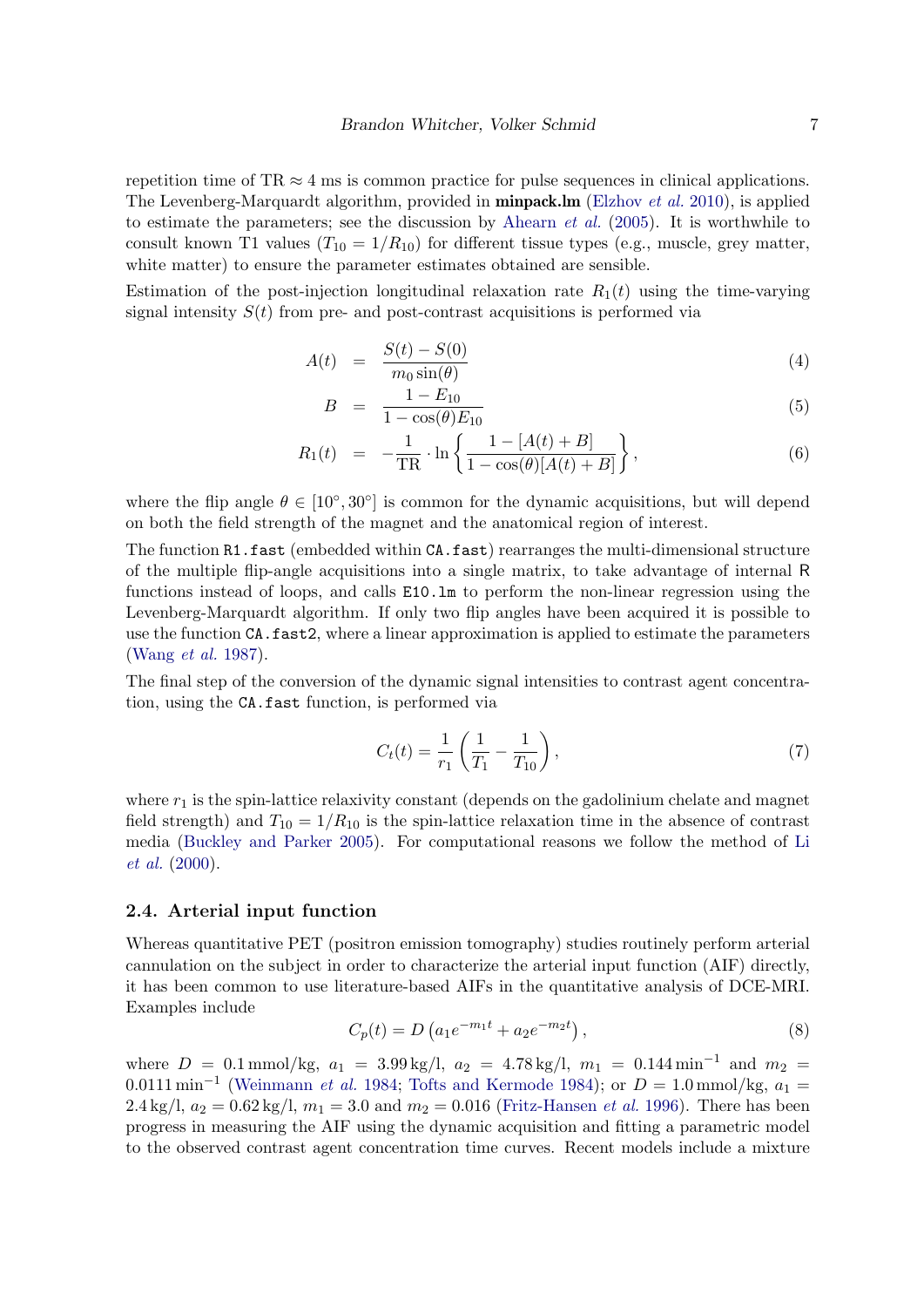

Figure 3: Simulated arterial input function (AIF) from Buckley (2002) and the best parametric fit using the sums-of-exponentials model in Orton et al. (2008).

of Gaussians (Parker *et al.* 2006) and sums of exponentials (Orton *et al.* 2008). The **dcemriS4** package has incorporated the sums-of-exponentials model

$$
C_p(t) = A_B t e^{-\mu_B t} + A_G \left( e^{-\mu_G t} + e^{-\mu_B t} \right) \tag{9}
$$

(Orton *et al.* 2008), where the unknown parameters  $\beta = (A_B, \mu_B, A_G, \mu_G)$  are estimated using nonlinear regression. Using the AIF defined in Buckley (2002), we illustrate fitting a parametric model to characterize observed data. The orton.exp.lm function provides this capability using the so-called double-exponential parametric form orton.exp (9).

```
R> data("buckley")
R> aifparams <- with(buckley, orton.exp.lm(time.min, input))
R> fit.aif <- with(aifparams,
+ aif.orton.exp(buckley$time.min, AB, muB, AG, muG))
```
Figure 3 shows both the true AIF and the best parametric description using a least-squares fitting criterion. It is apparent from the figure that the sums-of-exponentials model cannot match the underlying AIF from the simulated data. This illustrates an inherent deficiency in parametric models regardless of their application – the fact that it may not be appropriate to describe the true process.

### 2.5. Kinetic parameter estimation

The focus in this section is fully quantitative pharmacokinetic modeling of tissue perfusion and assumes the raw scanner data has been converted to contrast agent concentration. Please see Collins and Padhani (2004) and Buckley and Parker (2005) for discussions on this point.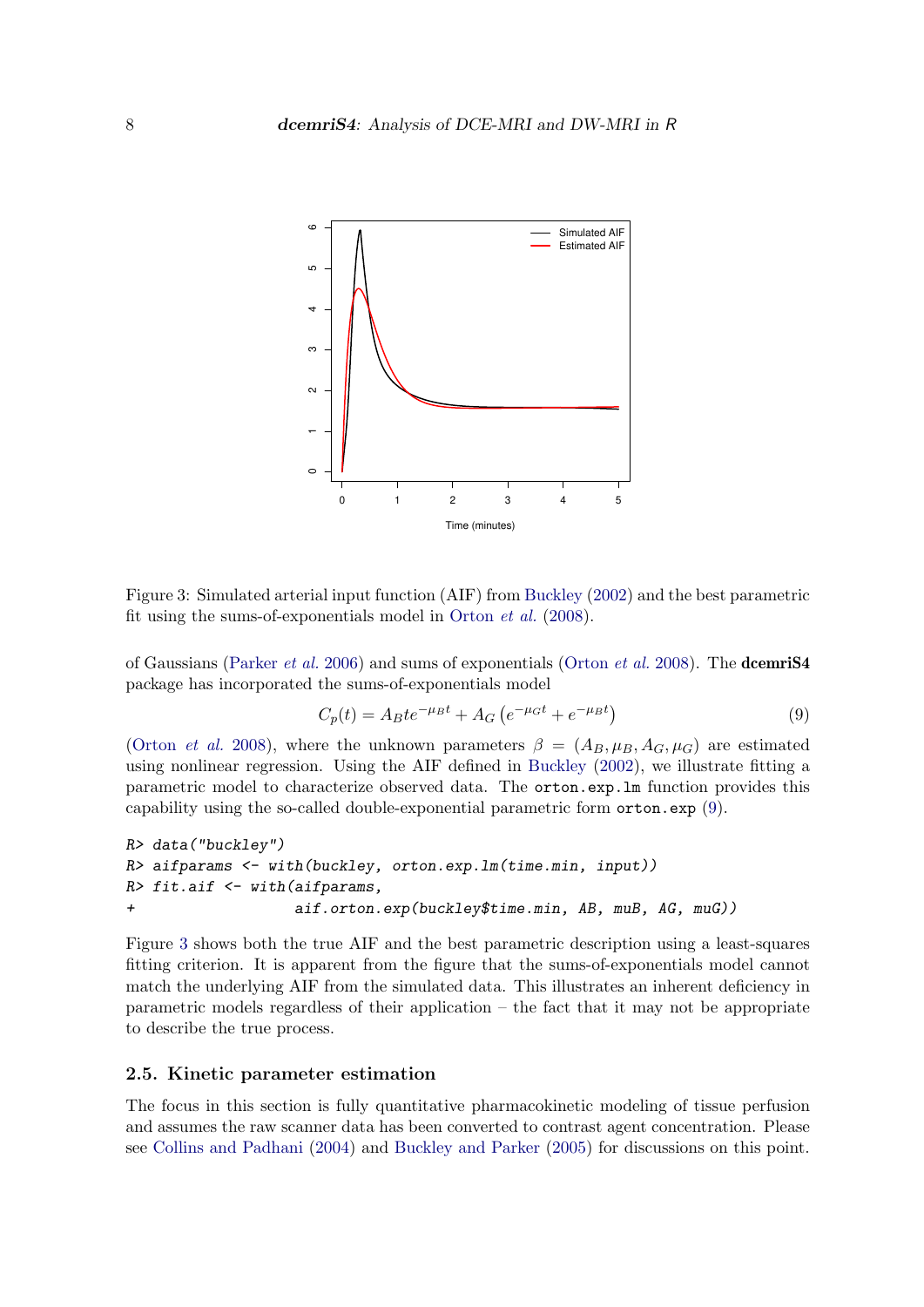The standard Kety model (Kety 1960), a single-compartment model, and the extended Kety model, the standard Kety model with an extra "vascular" term, form the collection of basic parametric models one can apply using dcemriS4. Regardless of which parametric model is chosen for the biological system, the contrast agent concentration time curve at each voxel in the region of interest (ROI) is approximated using the convolution of an AIF and the compartmental model; i.e.,

$$
C_t(t) = K^{\text{trans}} \left[ C_p(t) \otimes e^{-k_{\text{ep}}t} \right], \qquad (10)
$$

$$
C_t(t) = v_p C_p(t) + K^{\text{trans}} \left[ C_p(t) \otimes e^{-k_{\text{ep}}t} \right]. \tag{11}
$$

The  $K<sup>trans</sup>$  parameter represents the volume transfer constant between the plasma and the extravascular extracellular space (EES) per minute, and  $k_{ep}$  is the rate constant between EES and blood plasma. The parameter  $v_p$ , in the so-called "extended" Kety model (11), describes the fraction of contrast agent in the plasma, while

$$
v_e = \frac{K^{\text{trans}}}{k_{\text{ep}}}
$$
 (12)

is the fraction of the contrast agent in the EES.

Parameter estimation may be performed using one of four options in the current version of this software:

- 1. dcemri.lm: Non-linear regression using non-linear least squares (Levenberg-Marquardt optimization),
- 2. dcemri.map: Bayesian maximum a posteriori (MAP) estimation (Nelder-Mead algorithm)
- 3. dcemri.bayes: Fully Bayesian inference using Markov chain Monte Carlo (MCMC) (Schmid et al. 2006),
- 4. dcemri.spline: Deconvolution via non-parametric curve fitting using Bayesian penalized splines (with MCMC) (Schmid et al. 2009b).

#### Non-linear regression

Least-square estimates of the kinetic parameters  $(K^{\text{trans}}, k_{\text{ep}})$ , also for  $v_p$  for the extended Kety model, are provided in dcemri.lm. In each voxel a nonlinear regression model is applied to the contrast agent concentration time curves. All convolutions between compartmental models and AIFs are evaluated analytically to increase computational efficiency. For example, the convolution in (10) with the literature-based AIF (8) produces a statistical model that is given by

$$
C_t(t) = D \exp(\theta_1) \sum_{i=1}^{2} \frac{a_i \{ \exp(-m_i t) - \exp[-\exp(\theta_2)t] \}}{\exp(\theta_2) - m_i} + \epsilon(t),
$$
\n(13)

where  $\epsilon(t)$  is the observational error at time t,  $\theta_1 = \log(K^{\text{trans}})$  and  $\theta_2 = \log(k_{\text{ep}})$ . The parametrization  $(\theta_1, \theta_2)$  is used instead of  $(K^{\text{trans}}, k_{\text{ep}})$  to ensure positive values for both transfer rates. We assume the expected value of the noise term to be zero; i.e.,  $E(\epsilon) = 0$ . Inference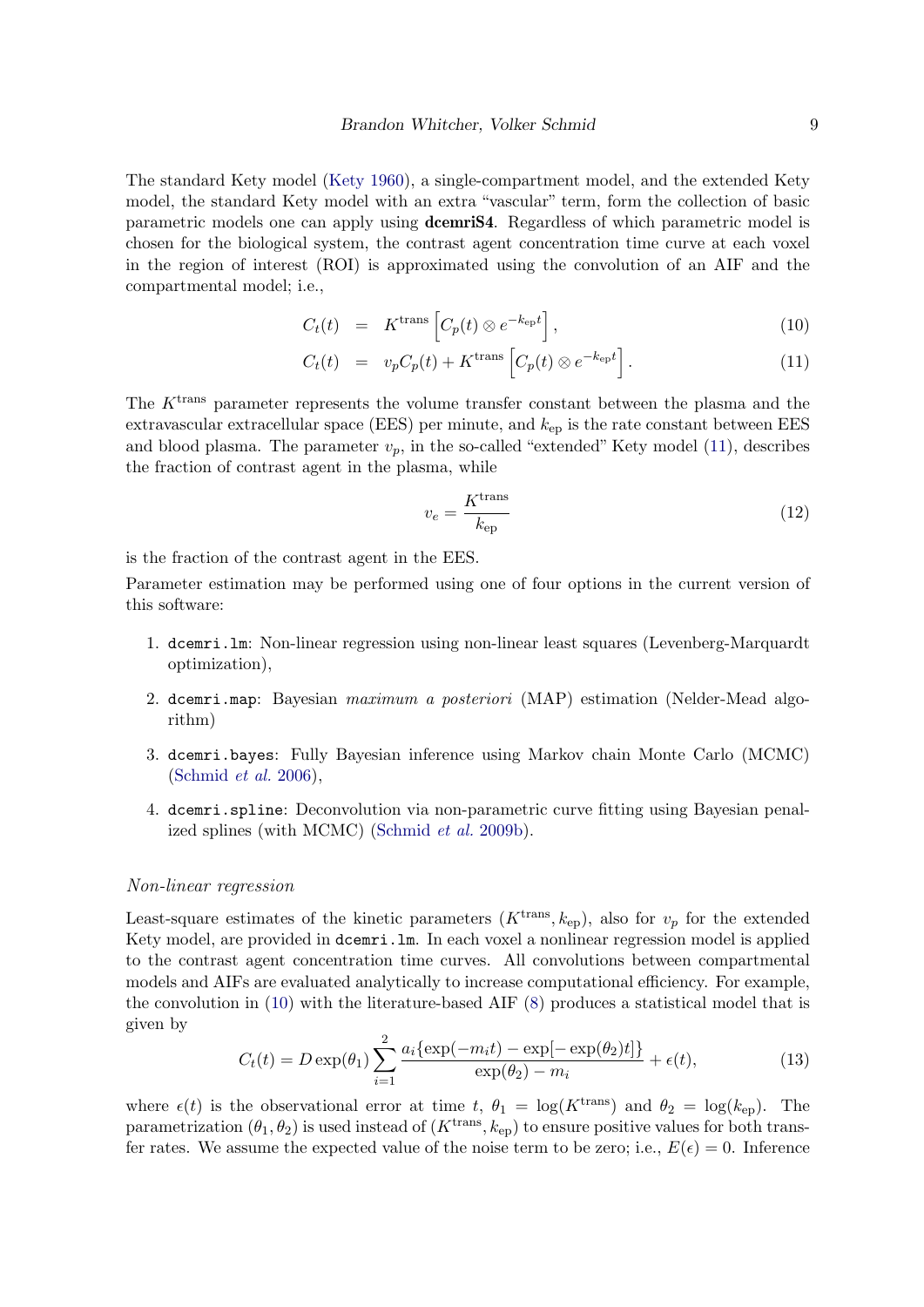is performed by minimizing the sum of squares of the observational errors  $\min_{\theta} {\sum_{t} [\epsilon(t)]^2}$ . The parameter  $v_e$  is calculated using (12).

Model parameters are estimated, along with asymptotic standard errors, using the Levenberg-Marquardt algorithm (Moré 1978) in **minpack.lm**. Note, for the typical number of time points used in DCE-MRI, the estimation procedure is not well-behaved asymptotically and, thus, the asymptotic standard errors are not accurate (Schmid *et al.* 2006).

### Bayesian model

A hierarchical Bayesian model can be described in three stages: the data model, the process model and the prior parameters.

1. For the data model we assume a signal-plus-noise model; such that the observed concentration of contrast agent  $C_t(t)$  in a single voxel at time point t with additive Gaussian error variance  $\sigma^2$ , is given by

$$
C_t(t) \sim N\left(f(K^{\text{trans}}, k_{\text{ep}}, t), \sigma^2\right). \tag{14}
$$

This is the Bayesian analogue to the application of the least-squares fitting method in the non-linear regression approach.

2. For the process model we use the single-compartment model (10) or an extended Kety model (11). Evaluating the convolution for the single-compartment model produces

$$
f\left(K^{\text{trans}}, k_{\text{ep}}, t\right) = DK^{\text{trans}} \sum_{i=1}^{2} \frac{a_i \left[\exp(-m_i t) - \exp(-k_{\text{ep}} t)\right]}{k_{\text{ep}} - m_i}.\tag{15}
$$

As previously discussed, the kinetic parameters  $K^{\text{trans}}$  and  $k_{\text{en}}$  are transfer rates and must remain positive. Gaussian priors on their logarithmic transforms

$$
\log(K^{\text{trans}}) \sim N(a(K^{\text{trans}}), b(K^{\text{trans}})), \tag{16}
$$

$$
\log(k_{\rm ep}) \sim N(a(k_{\rm ep}), b(k_{\rm ep})), \tag{17}
$$

ensure this constraint is met. In breast tissue, for example, reasonable priors for both parameters should not exceed values of approximately  $20 \text{ min}^{-1}$  (Schmid *et al.* 2006). Hence, we use parameters  $a(K^{\text{trans}}) = a(k_{ep}) = 0$  and  $b(K^{\text{trans}}) = b(k_{ep}) = 1$ . Thus, the expected value of  $K^{\text{trans}}$  and  $k_{\text{ep}}$  is one, and with 99.86% probability a priori neither kinetic parameter will exceed  $20 \text{min}^{-1}$ . For scans covering other tissue types, the hyperparameters  $a(K^{\text{trans}}), b(K^{\text{trans}})$  and  $a(k_{\text{ep}}), b(k_{\text{ep}})$  may be adjusted accordingly when calling dcemri.bayes. In case of the "extended" Kety model, a Beta prior with parameters  $a(v_p)$  and  $b(v_p)$  is used for the vascular fraction  $v_p$ , with a priori expected value  $E(v_p) = a(v_p)/[a(v_p) + b(v_p)].$ 

3. For the prior parameter, in this case the variance of the observational error, we apply a flat inverse Gamma prior

$$
\sigma^2 \sim IG\left(a(\sigma^2), b(\sigma^2)\right),\tag{18}
$$

with default parameters  $a(\sigma^2) = 1$  and  $b(\sigma^2) = 0.001$  that reflect our lack of prior information.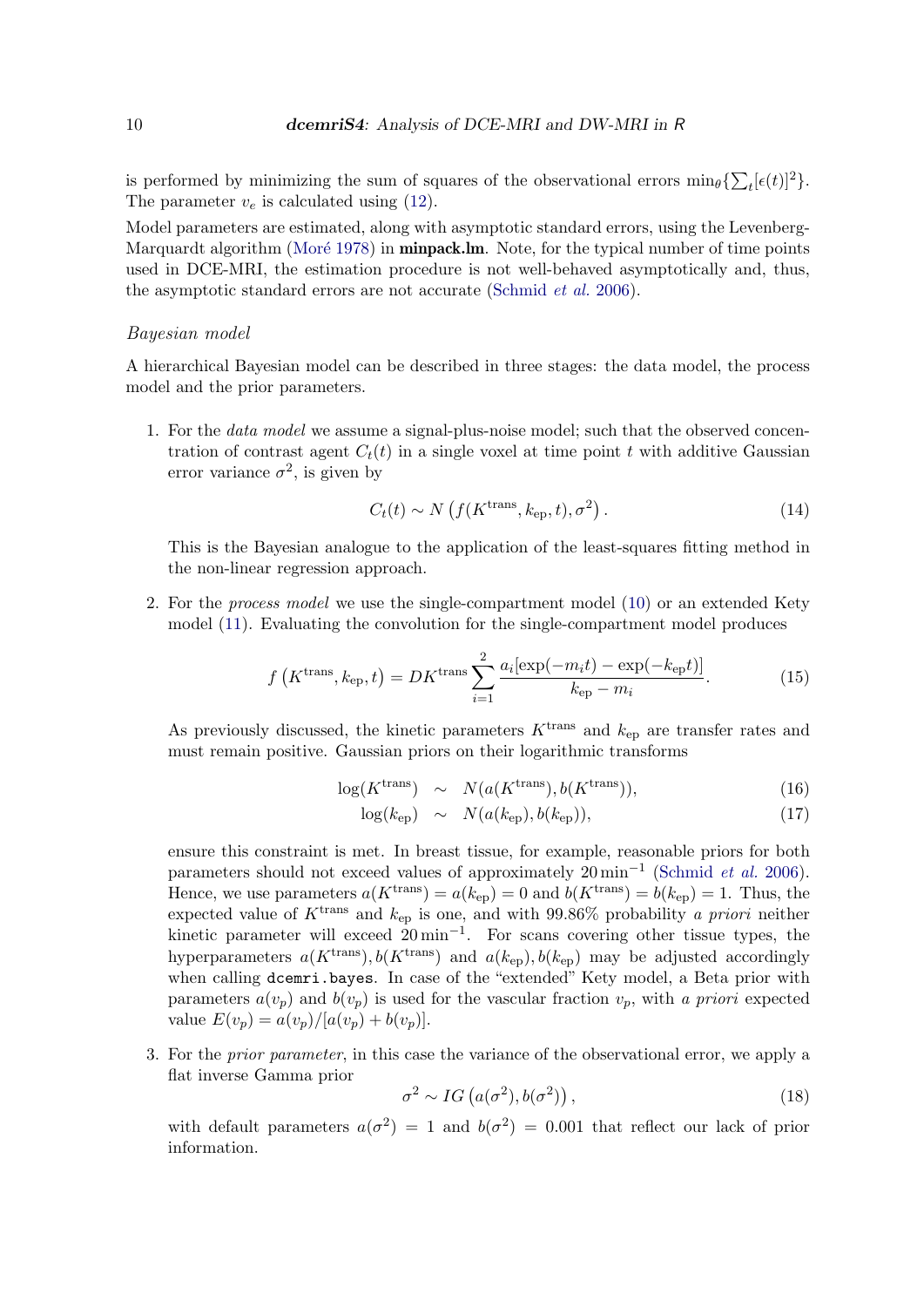The three stages of the hierarchical model fully specify our *a priori* knowledge. To combine this with the observed data and produce a posteriori knowledge, we apply Bayes' theorem

$$
\pi(\mathbf{h} \mid C_t) = \frac{\pi(\mathbf{h}) \ell(C_t \mid \mathbf{h})}{\int \pi(\mathbf{h}^*) \ell(C_t \mid \mathbf{h}^*)},\tag{19}
$$

where  $\mathbf{h} = (K^{\text{trans}}, k_{\text{ep}}, \sigma^2)$  denotes the vector of all parameters across all voxel,  $\pi(\mathbf{h})$  the product of the prior PDFs and  $\ell(C_t | \mathbf{h})$  denotes the (Gaussian) likelihood function of  $C_t(t)$ from (14). In the Bayesian framework, conclusions are drawn from the joint posterior PDF only. Two functions are provided to exploit the posterior PDF:

- The function dcemri.map provides voxel-wise maximum a posteriori (MAP) estimators (DeGroot 1970) using the Nelder-Mead algorithm provided in optim. Note, the posterior may be multi-modal and, hence, a global optimization may not be appropriate and/or feasible. No standard errors are provided with this method.
- ❼ The function dcemri.bayes provides the posterior median as the summary statistic for  $(K<sup>trans</sup>, k<sub>en</sub>, v<sub>n</sub>)$ , along with the posterior standard deviation for all statistics, by sampling from the posterior using MCMC (Gilks et al. 1996). All samples from the joint posterior distribution may be saved using the option samples=TRUE, allowing one to interrogate the posterior probability density function (PDF) of all parameter estimates. To increase computational efficiency sampling from the posterior distribution is implemented in C and linked to R. It is useful to retain all samples from the joint posterior when one wants to construct, for example, voxel-wise credible intervals on the kinetic parameters. The algorithm is computationally expensive and parallel computation has been enabled with the parallel package by setting the option multicore=TRUE.

### Bayesian penalized splines

An alternative to parametric modeling, the function dcemri.spline may be used to deconvolve and de-noise the contrast agent concentration time curves using an adaptive penalized spline approach (Schmid et al. 2009b). A Bayesian hierarchical model is constructed

- 1. The data model is the Gaussian observation model (14).
- 2. For the process model a general approach is used, such that

$$
f(t) = C_p(t) \otimes R(t),\tag{20}
$$

where  $R(t)$  is the response function in the tissue. The convolution is derived through the discretization of  $C_p(t)$  and  $R(t)$  (e.g., at the observation time points), allowing one to use the observed AIF instead of a parametric model. The response is assumed to be a smooth function, modeled as an adaptive penalized spline

$$
R(t) = \sum_{j=1}^{p} \beta_j B_j(t),
$$
\n(21)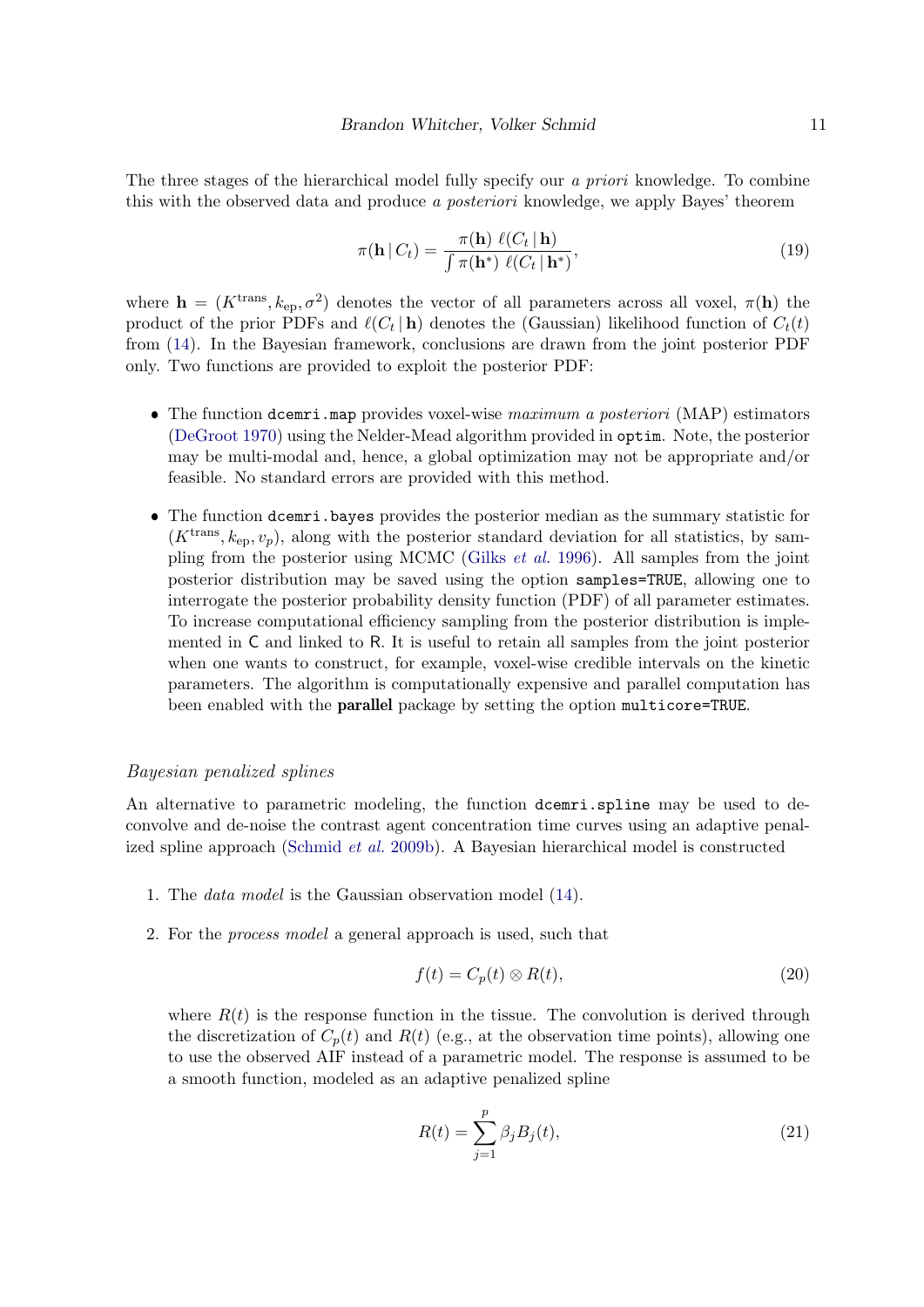where  $\bf{B}$  is a  $\bf{B}$ -spline design matrix. An adaptive second-difference penalty is used on the spline regression parameters  $\beta_i$ ; i.e.

$$
\beta_j = 2\beta_{j-1} - \beta_{j-2} + e_j \quad j = 3, \dots, p,\tag{22}
$$

where  $e_j \sim N(0, \delta_i^2)$ . Note, a first-order penalty is also available using the option rw=1.

3. The *prior* for the adaptive smoothing parameter  $\delta_i^2$  is given by

$$
\delta_i^2 \sim IG(a(\delta), b(\delta))
$$
\n(23)

with default parameters  $a(\delta) = b(\delta) = 10^{-5}$  that provide nearly flat prior information, and an Inverse Gamma prior for the observational error (18).

Making use of Bayes' formula (19), the posterior is assessed using an MCMC algorithm. By default, the function dcemri.spline returns the median of the maximum  $F_p$  of the response function  $R(t)$  per voxel. The median response function (response=TRUE) and the fitted contrast agent concentration time curve (fitted=TRUE) may also be provided.

An automated method for estimation of the onset time of contrast agent (from a bolus injection) has been implemented. The algorithm follows these steps:

- 1. Find the minimum time t, for which the contrast agent concentration curve significantly exceeds zero,
- 2. Compute the gradient of  $C_t$  at point t, exploiting the derivative of the B-spline,
- 3. Compute the onset time as

$$
t_0 = t - \frac{C_t(t)}{dC_t(t)/dt}.\tag{24}
$$

To provide estimates of the kinetic parameters from a compartmental model, a parametric model may be applied to the estimated response curve  $(nlr=TRUE)$ . At this point in time a single exponential model ("weinmann") or the adiabatic approximation to the tissue homogeneity model ("AATH") are available. For the AATH model, the response function is given by

$$
R(t) = F_p \cdot \begin{cases} E \exp\left[-\left(t - T_c\right) E F_p / v_e\right] & \text{for} \quad t \ge T_c, \\ 0 & \text{for} \quad t < 0, \\ 1 & \text{for} \quad 0 \le t < T_c, \end{cases} \tag{25}
$$

where  $T_c$  is the transit time through the capillary, E is the extraction fraction and  $F_p$  is the mean plasma flow. These parameters may be re-expressed as the kinetic parameters from the (extended) Kety model via

$$
K^{\text{trans}} = EF_p, \tag{26}
$$

$$
k_{\rm ep} = EF_p/v_e,\t\t(27)
$$

$$
v_p = T_c F_p. \tag{28}
$$

The response model is applied to each sample of the estimated response curve, and the median and standard error of the kinetic parameters are provided. Samples from the posterior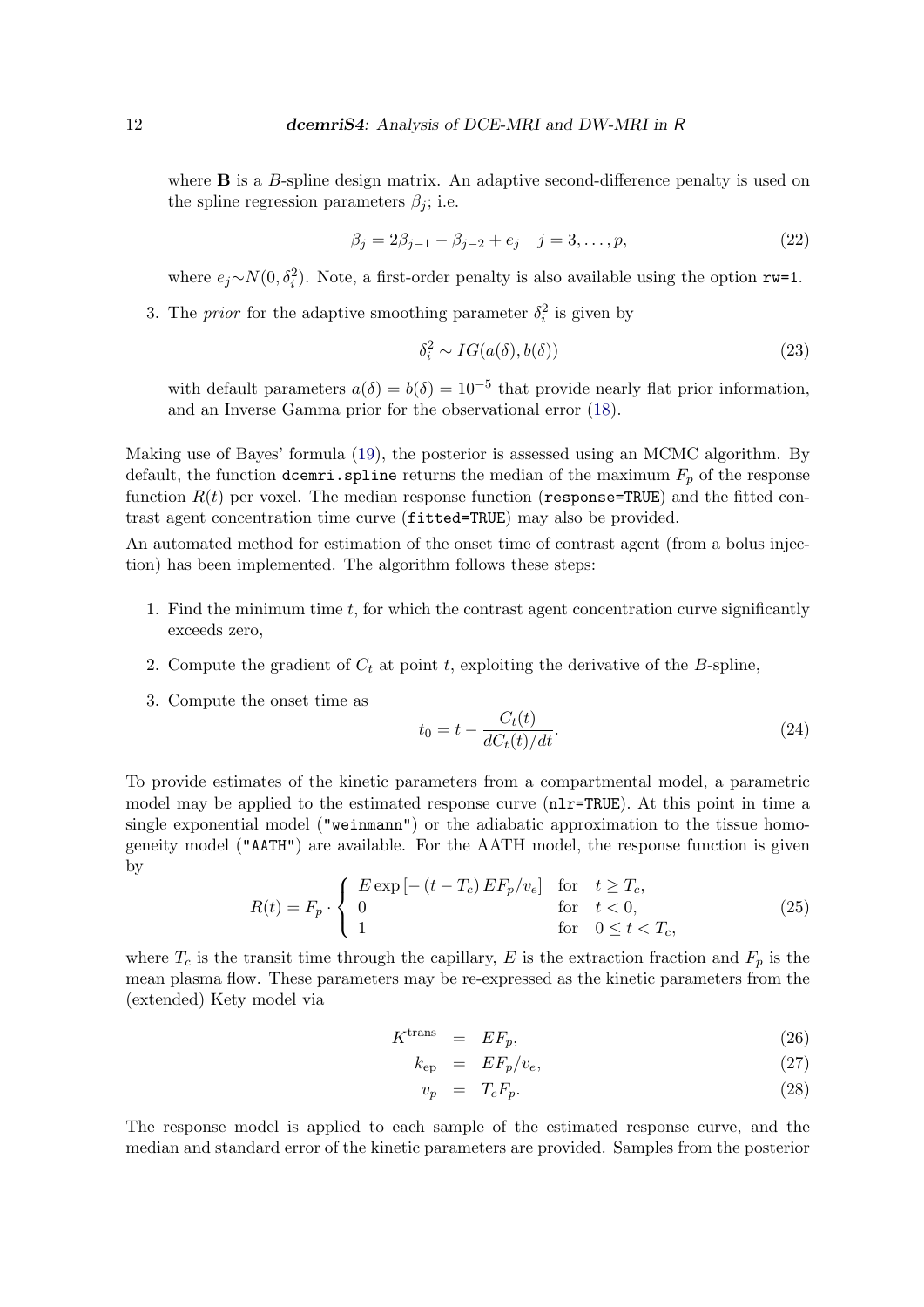density for the kinetic parameters, the maximum response  $F_p$ , the onset time  $t_0$ , the response functions, and the fitted curves are also available (samples=TRUE). Parallel computing may be accessed using the parallel package (multicore=TRUE).

### Estimating the kinetic curves

Using kinetic parameters estimated with one of the methods above, the functions kineticModel or orton.exp.lm may be used to compute the estimated contrast agent concentration time curves for the given parametric models. A list of arrays or nifti class objects of kinetic parameters can be given to kineticModel to produce voxel-wise estimates of the compartmental model.

### 2.6. Statistical inference

No specific support is provided for hypothesis testing in **dcemriS4**. We recommend one uses built-in functions in R to perform ANOVA (analysis of variance) or mixed-effects models based on statistical summaries of the kinetic parameters over a given ROI on a per subject per visit basis. An alternative to this traditional approach is to analyze an entire study using a Bayesian hierarchical model (Schmid et al. 2009a), where an implementation is under development in the software project PILFER (http://pilfer.sourceforge.net). One may also question the rationale for hypothesis testing in only one kinetic parameter. Preliminary work has been performed in looking at the joint response to treatment of both  $K<sup>trans</sup>$  and  $k<sub>ep</sub>$ in DCE-MRI using functional data analysis (O'Connor et al. 2010).

# 3. Diffusion weighted imaging

Diffusion weighted imaging (DWI) is an imaging biomarker that is rapidly becoming popular and widely applied in oncology (Chenevert et al. 2002; Koh and Padhani 2006). DWI allows one to quantify the diffusion behavior of water by estimating the apparent diffusion coefficient (ADC) (Wheeler-Kingshott et al. 2003). That is, assuming completely unrestricted motion of water, how is the motion of water impeded by the biological structure of tissue? The reduction in the ability of water to diffuse in tissue has been used to infer biologically-relevant information in oncology; e.g., in tumor detection, disease progression and the evaluation of treatment response.

DWI is an MR technique that provides a unique insight into tissue structure through MRI diffusion measurements in vivo (Moseley et al. 1990; Wheeler-Kingshott et al. 2003). These diffusion measurements reflect the effective displacement of water molecules allowed to migrate for a given time (Le Bihan et al. 1988). Using the Stejskal–Tanner equation

$$
S = S_0 \exp\left(-\gamma^2 G^2 \delta^2 (\Delta - \delta/3)D\right) = S_0 \exp\left(-bD\right),\tag{29}
$$

one may solve for the unknown diffusion to obtain the apparent diffusion coefficient (ADC) D (Wheeler-Kingshott et al. 2003). For completeness,  $S_0$  is the (unknown) signal intensity without the diffusion weighting, S is the observed signal with the gradient applied,  $\gamma$  is the gyromagnetic ratio, G is the strength of the gradient pulse,  $\delta$  is the duration of the gradient pulse and  $\Delta$  is the time between the two pulses. The micro-parameters  $(\gamma, G, \Delta, \delta)$  are selected prior to data acquisition and may be combined into a single parameter  $b = \gamma^2 G^2 \delta^2 (\Delta - \delta/3)$ ,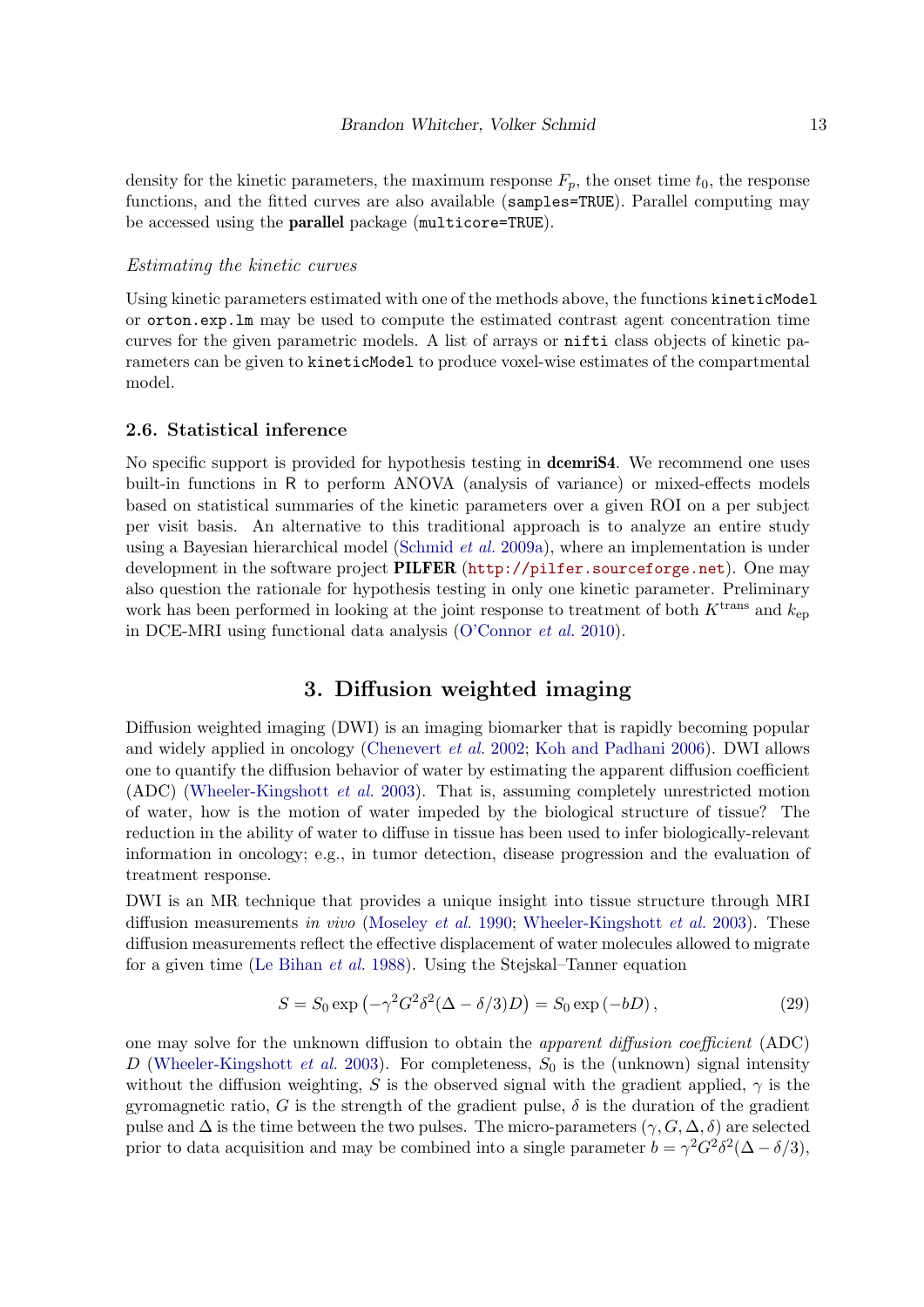known as the b-value. The functions ADC.fast and adc.lm perform parameter estimation using a similar interface to kinetic parameter estimation previously introduced for DCE-MRI with the Levenberg-Marquardt algorithm.

Acquisition protocols typically involve obtaining a volume without diffusion weighting  $(b =$ 0 s/mm<sup>2</sup>), at low diffusion weighting ( $b \ge 100$  s/mm<sup>2</sup>) and higher diffusion weighting ( $b \ge$  $500 \text{ s/mm}^2$ ). When estimating the ADC value, one should exclude any acquisitions with  $b \leq 100 \text{ s/mm}^2$  to minimize the influence of perfusion effects (Padhani *et al.* 2009).

The diffusivity of water at room temperature without restrictions is approximately  $3.0\times10^{-3}$  $\text{mm}^2$ /s. Once the ADC is estimated in the tissue of interest at baseline, treatment response may be assessed at subsequent time points. The most appropriate timings depend on both the type of tumor and treatment regime. Observing an decrease in diffusivity, via a decrease in the ADC values post-treatment, may be a result of cell swelling after initial chemotherapy or radiotherapy followed by an increase in diffusivity, via an increase in the ADC values, from cell necrosis and lysis. A decrease in ADC values may be observed directly through tumor apoptosis after treatment (Koh and Padhani 2006; Padhani et al. 2009).

# 4. The RIDER Neuro MRI data repository

The National Biomedical Imaging Archive (NBIA; http://cabig.nci.nih.gov/tools/NCIA) is a searchable, national repository integrating in vivo cancer images with clinical and genomic data. The NBIA provides the scientific community with public access to DICOM images, image markup, annotations, and rich metadata. The DCE-MRI and DW-MRI data analyzed here were downloaded from the "RIDER Neuro MRI" collection (http://wiki.nci.nih.gov/ display/CIP/RIDER).

### 4.1. Dynamic contrast-enhanced MRI

Functions of the oro.nifti package are utilized to read the signal intensity files, in ANALYZE or NIfTI format, obtained from the MRI scanner (after conversion from DICOM). In this example pre-contrast multiple flip angle acquisitions are available for estimation of contrast agent concentration. We use  $CA$ . fast to estimate the intrinsic relaxation rate  $R_{10}$  and equilibrium signal intensity  $m_0$  from (3) and the contrast agent concentration curve  $C_t(t)$  from (7). In order to save computation time and memory, we utilize a binary mask with a very limited region-of-interest (ROI) created in FSLView (http://fsl.fmrib.ox.ac.uk/fsl/fslview/) and saved in ANALYZE format.

```
R> perf <- paste("281949", "19040721", "perfusion.nii.gz", sep="_")
R> fmask <- system.file(file.path("nifti", sub(".nii", "_mask.hdr", perf)),
+ package="dcemriS4")
R> mask <- readANALYZE(fmask)
R> mask <- ifelse(mask > 0, TRUE, FALSE)
R> dynamic <- readNIfTI(perf)
R> TR <- 4.43 / 1000 # taken from CSV file
R> dangle <- 25 # taken from CSV file
R> (fflip <- list.files(pattern="ax[0-9]"))
```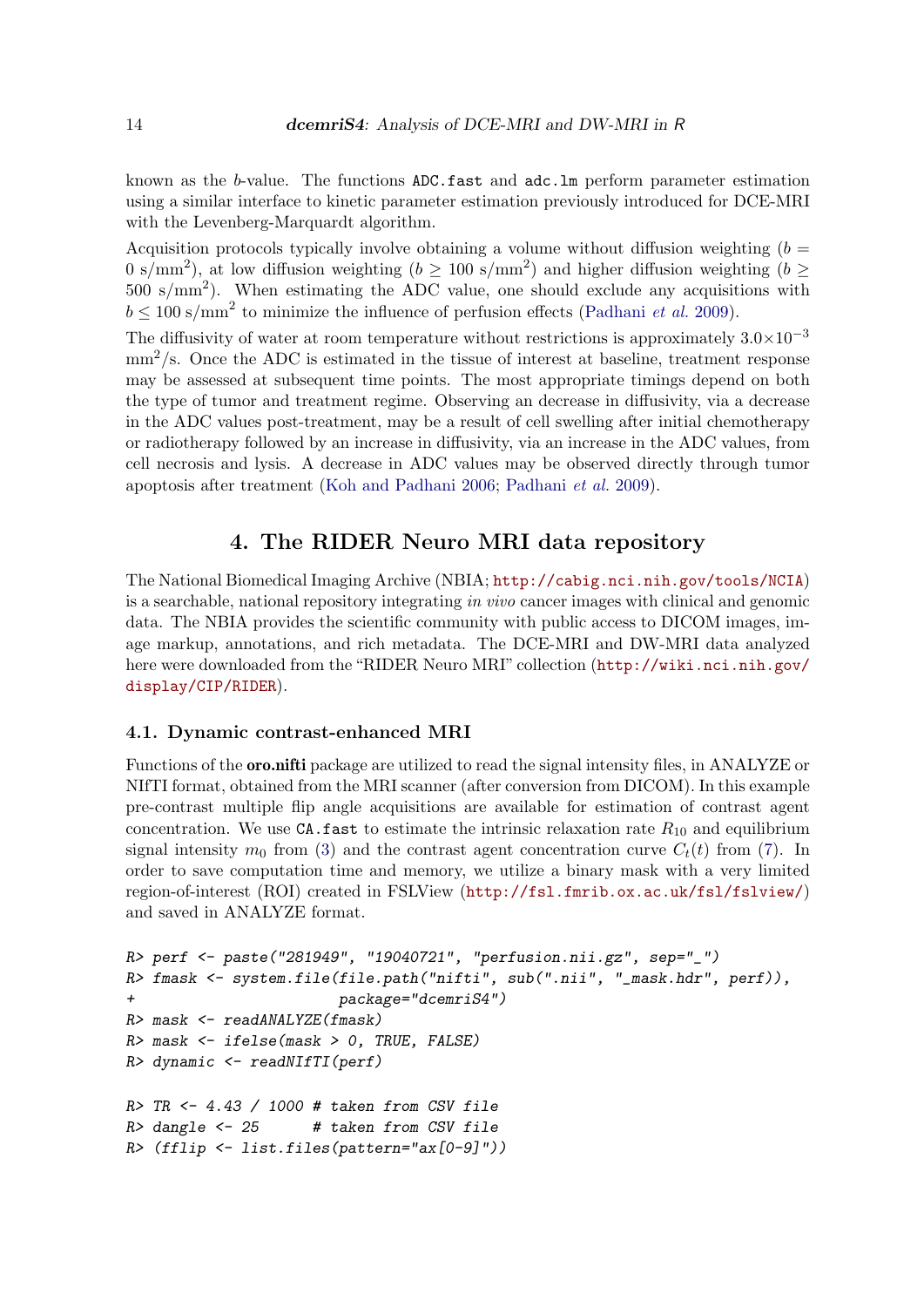```
R> (fangles <- as.numeric(sub(".*ax([0-9]+).*", "\\1", fflip)))
R> flip <- array(NA, c(dim(mask), length(fangles)))
R> for (fa in 1:length(fangles)) {
+ flip[,,,fa] <- readNIfTI(fflip[fa])
+ }
R> ca <- CA.fast(dynamic, mask, dangle, flip, fangles, TR)
R> writeNIfTI(ca$M0, paste(perf, "m0", sep="_"))
R> writeNIfTI(ca$R10, paste(perf, "r10", sep="_"))
R> writeNIfTI(ca$conc, paste(perf, "gdconc", sep="_"))
```

```
Note, we have used information in the file names to provide the flip angles (fangles) for input
into CA.fast ensuring that the flip angles match the flip-angle array (flip). After estimating
the contrast agent concentration time curve in each voxel we fit a compartmental model to
obtain estimates of the kinetic parameters that describe the simplified biological process of
perfusion. Here, the "extended" Kety model is used, which includes a vascular compartment.
An AIF must be defined in order to complete the compartmental model in (11). It is relatively
straightforward to estimate such an AIF from contrast agent concentration time curves from
an appropriate voxel or collection of voxels. However, for simplicity we select a literature-
based AIF, the sum of two exponentials with values taken from Fritz-Hansen et al. (1996),
that is available for all compartmental model fitting procedures.
```
### Non-linear regression

A numeric optimization of the least-square criterion, using the Levenberg-Marquardt algorithm, is provided by dcemri.lm and illustrated below. Note that the acquisition times for the dynamic series are read in from a pre-existing text file, converted from seconds to minutes (using str2time from oro.dicom) and offset by the bolus injection time (at the ninth acquisition). This information was obtained from the original DICOM data and saved in rawtimes.txt. The literature-based AIF fritz.hansen is used here for illustrative purposes. Alternatives include estimating values for a parametric AIF (e.g.,  $a$ if="orton.exp") from the data and supplying them via the user option in dcemri.lm, or providing an empirical AIF (aif="empirical") and passing the vector of AIF values via the user option.

```
R> acqtimes <- str2time(unique(sort(scan("rawtimes.txt", quiet=TRUE))))$time
R> acqtimes <- (acqtimes - acqtimes[9]) / 60 # minutes
R> conc <- readNIfTI(paste(perf, "gdconc", sep="_"))
R> fit.lm <- dcemri.lm(conc, acqtimes, mask, model="extended",
+ aif="fritz.hansen", control=nls.lm.control(maxiter=100),
+ multicore=TRUE, verbose=TRUE)
R> writeNIfTI(fit.lm$ktrans, paste(perf, "ktrans", sep="_"))
R> overlay(dynamic, ifelse(mask, fit.lm$ktrans, NA), w=11, zlim.x=c(32,256),
+ zlim.y=c(0,0.1))
```
Figure 4 shows the estimated  $K<sup>trans</sup>$  statistical images in the pre-defined ROI overlayed on the dynamic acquisition (for anatomical reference). Two rings of high  $K<sup>trans</sup>$  values are visually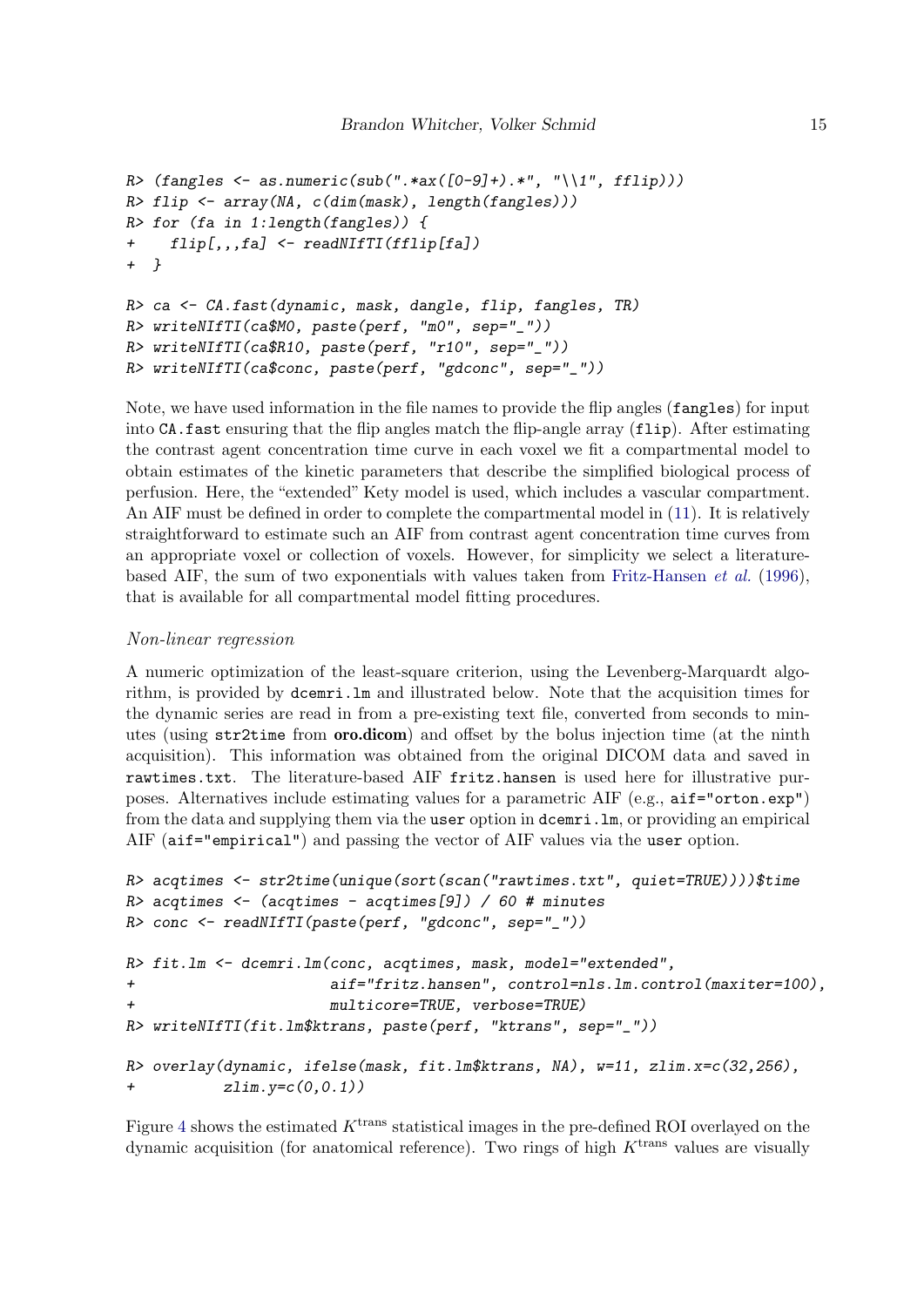

Figure 4: Statistical images of  $K<sup>trans</sup>$  overlayed on the dynamic acquisition for the RIDER Neuro MRI data. Two potential tumors are visible, in the region-of-interest, by enhanced rims of high K<sup>trans</sup> and central cores of low K<sup>trans</sup>. The values of K<sup>trans</sup> are [0, 0.1] min<sup>-1</sup>.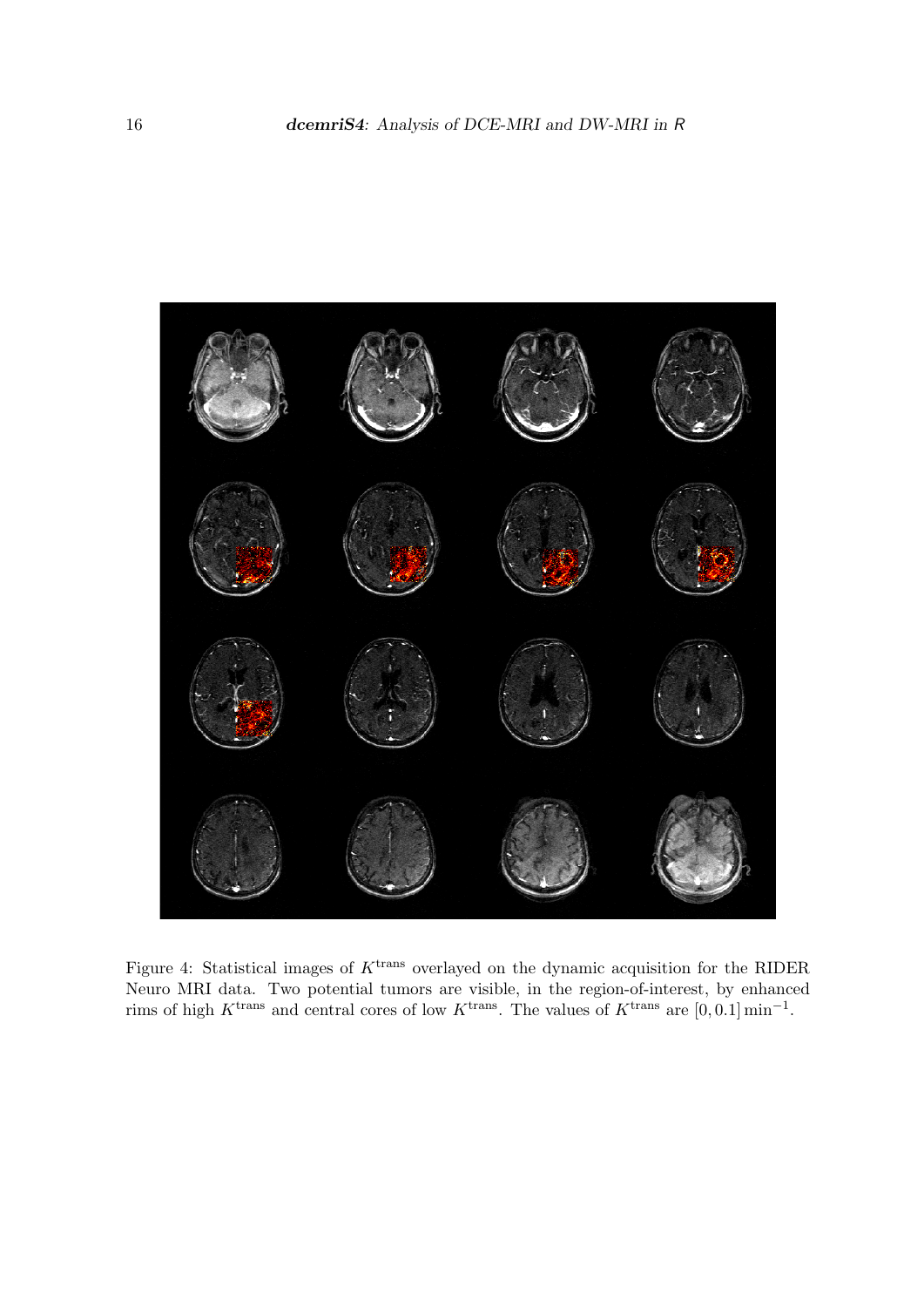

Figure 5: Statistical images of the RIDER Neuro MRI data using non-linear regression for slice  $z = 7$ . The parameter  $k_{ep}$  is the rate constant between EES and blood plasma (units are  $[0, 1.25]$  min<sup>-1</sup>),  $v_p$  is the vascular space fraction of plasma (units are  $[0, 30]$ %) and  $v_e$  is the EES space fraction (units  $[0, 30]$ %). The sums-of-squared error (SSE) measures the quality of fit over the tumor region-of-interest (units are [0, 0.05]).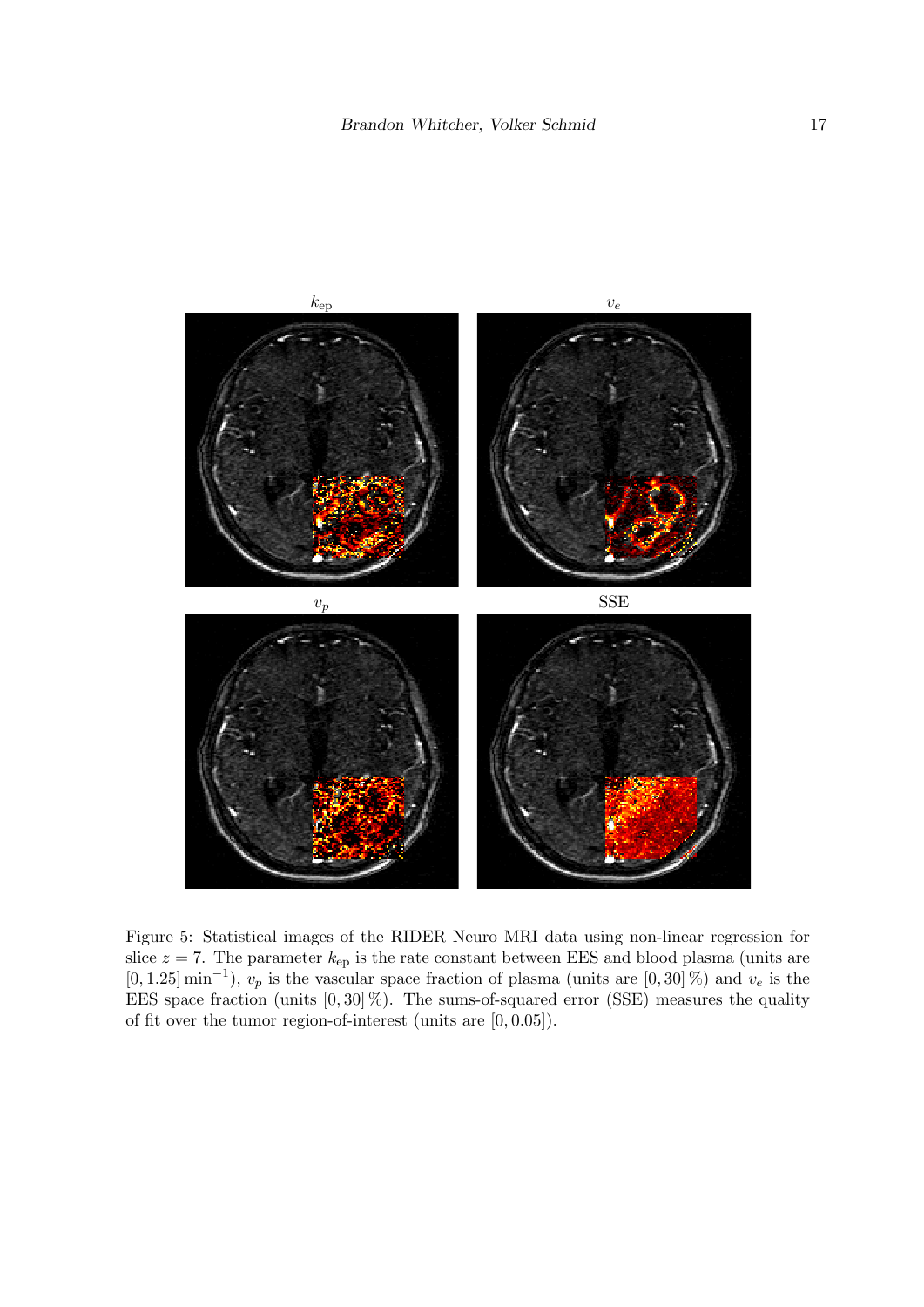apparent from the statistical images, indicating the presence of two tumors. In both cases  $K<sup>trans</sup>$  is nearly zero in the center of both rings, indicating that no blood is being supplied to the core of the tumors (most likely caused by necrotic or apoptotic processes). Figure 5 provides statistical images that summarize the entire model-fitting procedure for slice  $z = 7$ . For both tumors the fraction of contrast agent in the extravascular extracellular space (EES)  $v_e$  is high at the tumor rim, a common feature in a tumor that is hypervascular compared to the surrounding tissue. The perfusion/permeability is vastly diminished in the core of the tumor, exhibited by low values of  $k_{ep}$  and  $v_p$ . Goodness-of-fit for the compartmental model may be assessed using the sums-of-squared error (SSE). The SSE over the given ROI covers a variety of tissue types; e.g., white matter, gray matter, cerebrospinal fluid (CSF), skull and air. The SSE is high for tissue types in which the compartmental model is not appropriate. In contrast, the SSE is nearly spatially invariant across the healthy brain tissue and tumor.

### Bayesian maximum a posteriori (MAP) estimation

Caution must be exercised when using non-linear regression algorithms, since the Levenberg-Marquardt algorithm used in dcemri. In is not guaranteed to converge and is susceptible to noise. More robust results may be achieved by using biologically-relevant prior information in a Bayesian framework (Schmid et al. 2006). Two methods for parameter estimation from a Bayesian perspective are implemented in **dcemriS4**. The function dcemri.bayes uses Markov Chain Monte Carlo (MCMC) to explore the posterior PDF (Gilks  $et$  al. 1996) and dcemri.map uses numerical optimization to maximize the posterior (DeGroot 1970).

From the non-linear regression analysis of the RIDER Neuro MRI data, it appears that approximately  $K^{\text{trans}} \in [0, 0.1]$  and  $k_{\text{ep}} \in [0, 1.25]$  (Figure 4). Hence, we use a Gaussian distribution with expected value  $a(K^{\text{trans}}) = \log(0.05)$  and variance  $b(K^{\text{trans}}) = 1$  on  $\log(K^{\text{trans}})$ , and a Gaussian distribution with expected value  $a(k_{ep}) = \log(0.7)$  and variance  $b(k_{ep}) = 1$ on  $log(k_{ep})$  as priors. For  $v_p$ , we use the Beta distribution  $B(a(v_p) = 1, b(v_p) = 19)$ ; i.e., the expected value is given by  $E(v_p) = 0.05$ . Parameter estimation via dcemri.map follows a consistent user interface established in dcemri.lm.

```
R> fit.map <- dcemri.map(conc, acqtimes, mask, model="extended",
+ aif="fritz.hansen", ab.ktrans=c(log(0.05),1),
+ ab.kep=c(log(0.7),1), ab.vp=c(1,19),
+ multicore=TRUE)
R> writeNIfTI(fit.map$ktrans, paste(perf, "ktrans", "map", sep="_"))
```
Figure 6 shows the K<sup>trans</sup> statistical image for the slice  $z = 7$  obtained using the Bayesian MAP estimator. Estimated values are similar to those obtained using non-linear regression (reproduced in Figure 6 to facilitate a side-by-side comparison). The estimation is similar, but subtly different. For example, by using a biological prior on the kinetic parameters the number of voxels where the MAP estimator does not converge is essentially eliminated when compared with non-linear regression.

Because we have avoided a computationally expensive procedure, the computing times for dcemri.lm and dcemri.map are roughly the same. However, the MAP estimator does not make use of the complete joint posterior PDF.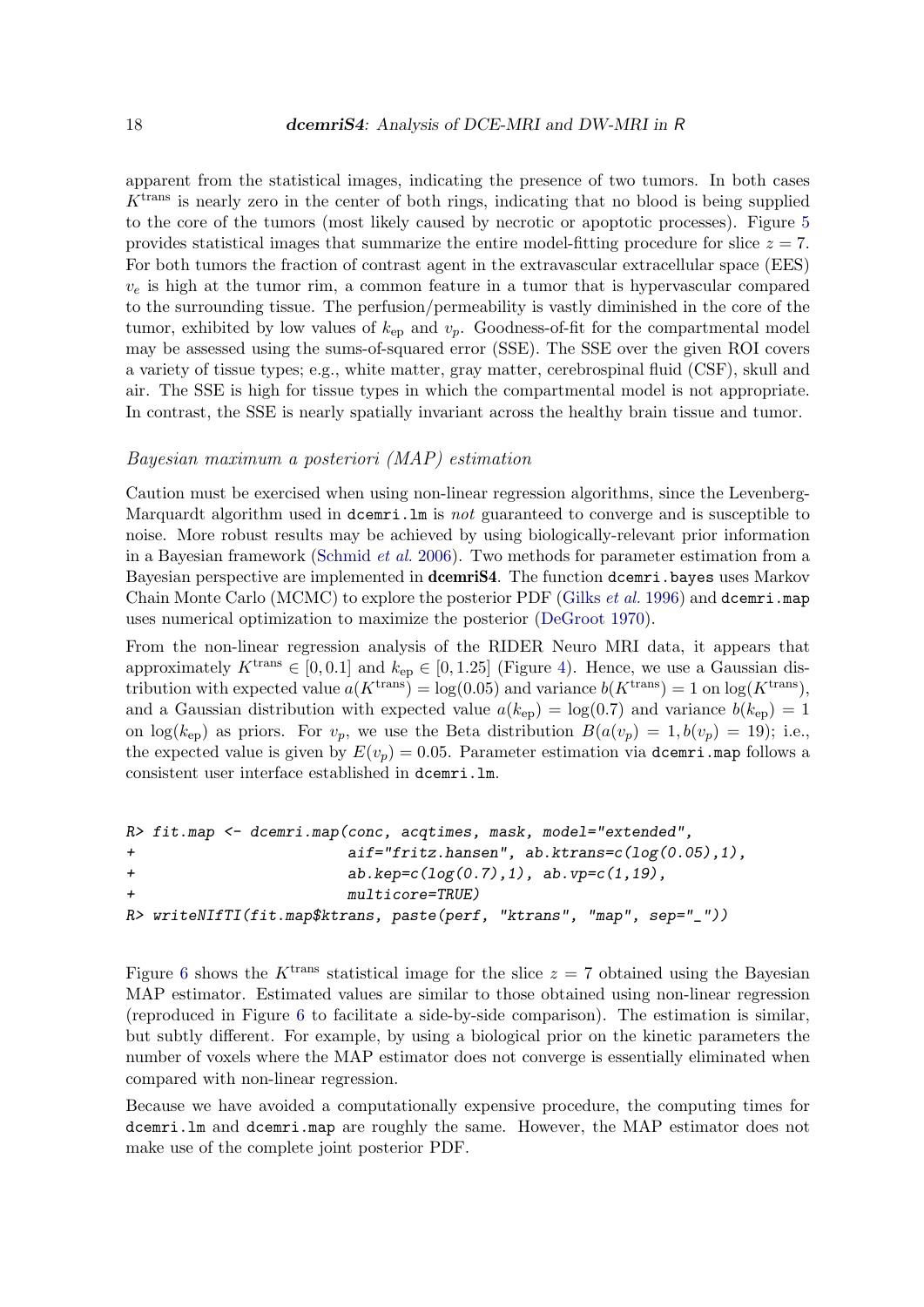

Figure 6: Statistical images of K<sup>trans</sup> for the RIDER Neuro MRI data (slice  $z = 7$ ). Two methods for parameter estimation are displayed: non-linear regression using the Levenberg-Marquardt algorithm (left) and *maximum a posteriori* (MAP) estimation (right). The values of  $K^{\text{trans}}$  are  $[0, 0.1]$  min<sup>-1</sup> for both images.

### Bayesian estimation via Markov Chain Monte Carlo

Using the MCMC algorithm provided by dcemri.bayes is computationally expensive when compared with all previous estimation procedures. However, the MCMC algorithm explores the complete posterior PDF. Statistical summaries of the marginal posteriors, associated with all parameters of interest, are provided by default and all samples from the joint posterior may be obtained using the option samples=TRUE (internal memory may become an issue when using this option). Using samples from the joint posterior, additional statistics may be derived from the model-fitting procedure; e.g., the reliability of the estimated parameters using credible intervals. The following application of dcemri.bayes uses the default samples=FALSE and, hence, we are restricted to posterior medians and standard deviations for all parameters in the compartmental model.

```
R> fit.bayes <- dcemri.bayes(conc, acqtimes, mask, model="extended",
+ aif="fritz.hansen", ab.ktrans=c(log(0.05),1),
+ ab.kep=c(log(0.7),1), ab.vp=c(1,19))
R> writeNIfTI(fit.bayes$ktrans, paste(perf, "ktrans", "bayes", sep="_"))
```
Figure 7 displays statistical summaries of  $K<sup>trans</sup>$  (posterior median and standard deviation) provided the default settings of dcemri.bayes. It is clear that the posterior median differs from the MAP estimator (reproduced in Figure 7 for a side-by-side comparison) across the majority of non-tumor voxel in the ROI. However,  $K<sup>trans</sup>$  values around the enhancing rim of the tumor are similar across all three methods: dcemri.lm, dcemri.map and dcemri.bayes. Figure 7 also provides the posterior standard deviation of  $K<sup>trans</sup>$  and an image of the ratio  $sd(K^{trans})/median(K^{trans})$ . Values of  $sd(K^{trans})$  are higher in areas of large K<sup>trans</sup> values, even when one adjusts for the estimated median( $K^{\text{trans}}$ ). However, sd( $K^{\text{trans}}$ ) is quite low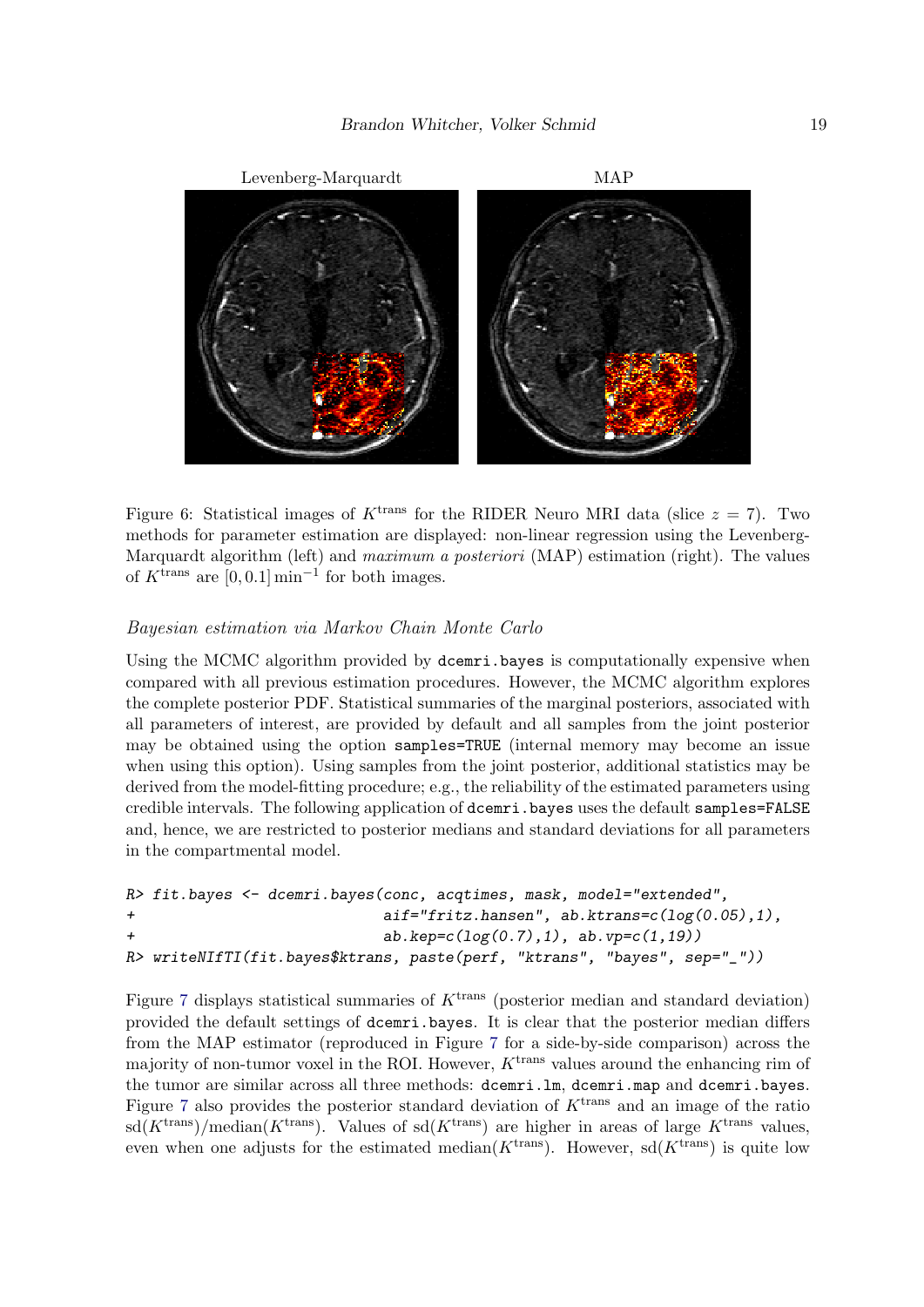

Figure 7: Statistical images of  $K^{\text{trans}}$  for the RIDER Neuro MRI data (slice  $z = 7$ ) using Bayesian estimation. The posterior median  $K^{\text{trans}}$ , posterior standard deviation of  $K^{\text{trans}}$  and the ratio of these two statistics have been obtained from a fully Bayesian MCMC algorithm. The MAP estimator of  $K^{\text{trans}}$  is also displayed for comparison. The units of  $K^{\text{trans}}$  are  $[0, 0.1]$  min<sup>-1</sup> for both estimation techniques.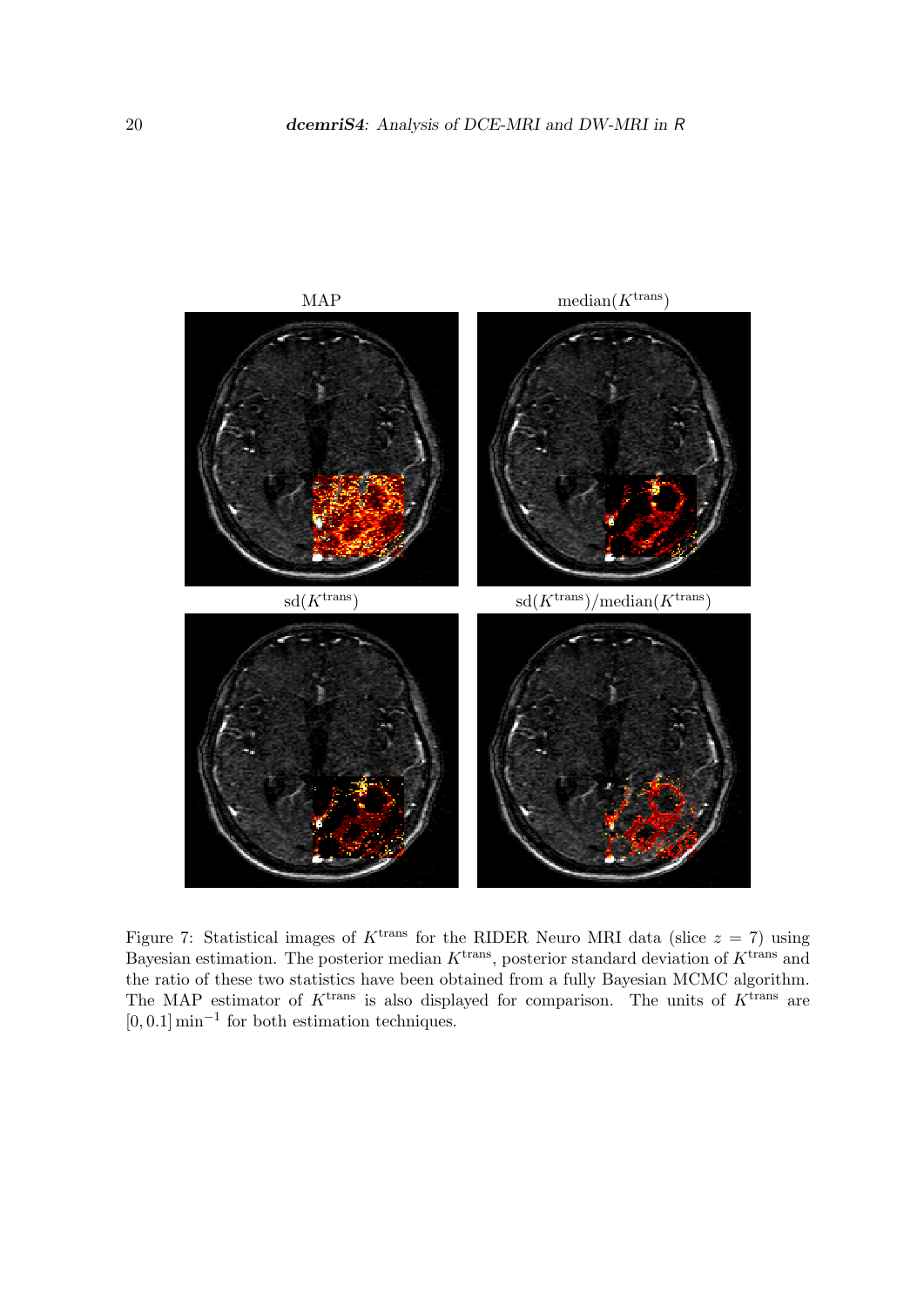overall, usually less than 0.1, in the tumor ROI.

### Bayesian penalized splines

An alternative to parametric methods of the biological system is the function dcemri.spline where a non-parametric curve is fit to the data using penalized splines (Eilers and Marx 1996; Marx and Eilers 1998). Smoothness of the curve and goodness-of-fit to the data are controlled by two Gamma distributions: a prior for the adaptive smoothness parameters (ab.hyper) and a prior for the variance of the observational error (ab.tauepsilon). Full details on the methodology for Bayesian penalized P-splines for DCE-MRI are provided in Schmid et al. (2009b). For the following application of dcemri.spline default values for the hyperparameters have been selected.

```
R> mask.spline <- array(FALSE, dim(mask))
R> z <- 7
R> mask.spline[,,z] <- mask[,,z]
R> fit.spline <- dcemri.spline(conc[,,,-(1:8)], acqtimes[-(1:8)], mask.spline,
+ model="weinmann", aif="fritz.hansen",
+ multicore=TRUE, nlr=TRUE)
R> writeNIfTI(fit.spline$ktrans, paste(perf, "ktrans","spline", sep="_"))
R> writeNIfTI(fit.spline$Fp, paste(perf, "Fp","spline", sep="_"))
```
As a summary statistic the maximum of the response function may be used. Alternatively, a response model may be derived from the response function (nlr=TRUE). Please note that a sample of the posterior PDF is given for the response function and, hence, a non-linear fit to the response model is performed for each response function in the sample. The dcemri.spline function supports two models, the standard Kety model and the adiabatic approximation of tissue homogeneity (AATH) (St Lawrence and Lee 1998).

Figure 8 depicts the maximum perfusion  $F_p$  parameter map for the central tumor slice. Increased perfusion is visible in this image, but overall the quality of the statistical image is poor. This is most likely due to the fact that the acquisition protocol was not optimized for the AATH model, where high temporal resolution is required for accurate parameter estimation. Figure 8 also shows the median  $K<sup>trans</sup>$  parameter map estimated from fitting a Kety response model to the estimated response function. Here, compared to the results above,  $K^{\text{trans}}$  is slightly increased in the top left area of the ROI due to the negligence of the vascular compartment in the standard Kety model.

### 4.2. Diffusion weighted imaging

The RIDER Neuro MRI data repository does not provide DWI acquisitions per se but a diffusion tensor imaging (DTI) acquisition was performed at each visit. The analysis of DTI data is beyond the scope of this article, but the interested reader is pointed to the following references: Horsfield and Jones (2002); Tofts (2003). The methodology behind DWI and DTI are virtually identical, so we will ignore the extra information provided by a DTI acquisition and analyze the non-directional aspects of the diffusion process here. We acknowledge the fact that the ADC values derived from this DTI acquisition may differ slightly from those estimated using a more common DWI sequence.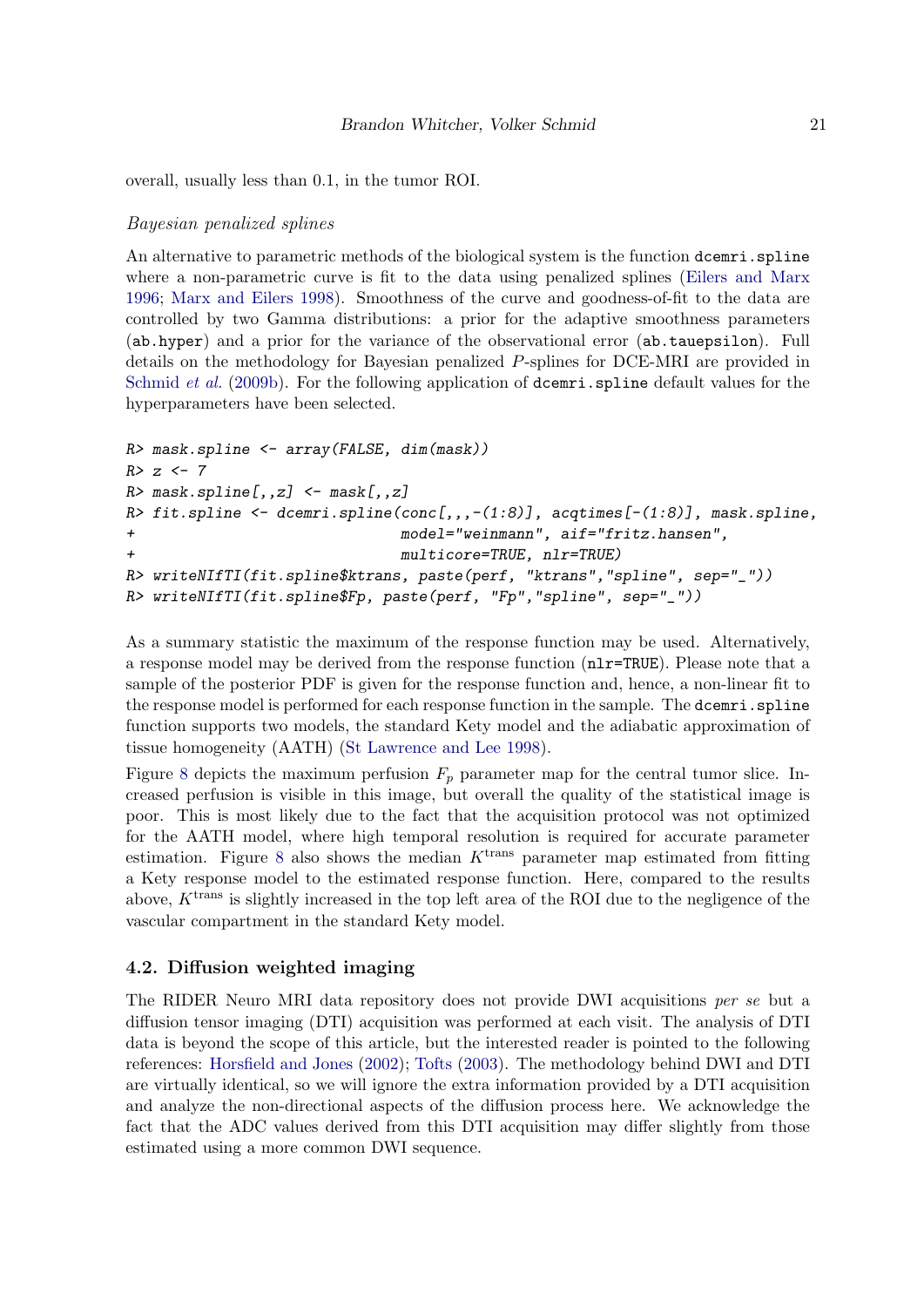

Figure 8: Statistical images of  $K^{\text{trans}}$  for the RIDER Neuro MRI data (slice  $z = 7$ ) using Bayesian penalized splines. The parameter  $F_p$  (left) is given by the maximum of the response function after deconvolution using an adaptive spline fitting procedure, while the parameter K<sup>trans</sup> (right) is obtained from fitting a response model. The units of  $F_p$  are [0,0.2] min<sup>-1</sup> and the units of  $K^{\text{trans}}$  are  $[0, 0.1]$  min<sup>-1</sup>.

There are 13 data volumes in the DWI acquisition: a single T2-weighted image without diffusion weighting  $(b = 0)$  and 12 volumes with different gradient encodings but the same diffusion weighting. The b-value for this acquisition is  $b = 1000 \text{ s/mm}^2$  (Barboriak, personal communication), a common value in clinical practice. As previously noted this acquisition protocol has not been optimized for ADC estimation, and will include both perfusion and diffusion effects, but is adequate for the purpose of illustration.

```
R> tensor <- system.file(file.path("nifti", sub("perfusion", "axtensor", perf)),
+ package="dcemriS4")
R> (dwi <- readNIfTI(tensor))
R> tmask <- readANALYZE(sub(".nii", "_mask.hdr", tensor))
R> tmask <- ifelse(tmask > 0, TRUE, FALSE)
R> b <- c(0, rep(1000, ntim(dwi)-1)) # from Daniel Barboriak!
R> fit.adc <- ADC.fast(dwi, b, tmask)
R> writeNIfTI(fit.adc$S0, paste(tensor, "S0", sep="_"))
R> writeNIfTI(fit.adc$D, paste(tensor, "D", sep="_"))
```
Given the larger voxel dimensions for the DTI acquisition (5 mm slice thickness), four axial slices with a generous ROI were selected for ADC estimation and are displayed in Figure 9. The range of physical units for the ADC values is  $[0.0005, 0.003] \text{ mm}^2/\text{s}$ , where high ADC values correspond to the high mobility of water molecules in tissue. Thus, bright areas in the ROI may be found, for example, in the ventricles or major blood vessels and to a lesser extent the tumor(s). There appear to be areas of high diffusion in the core of each tumor when compared to either the rim of the tumor or "normal" brain tissue (white or grey matter). This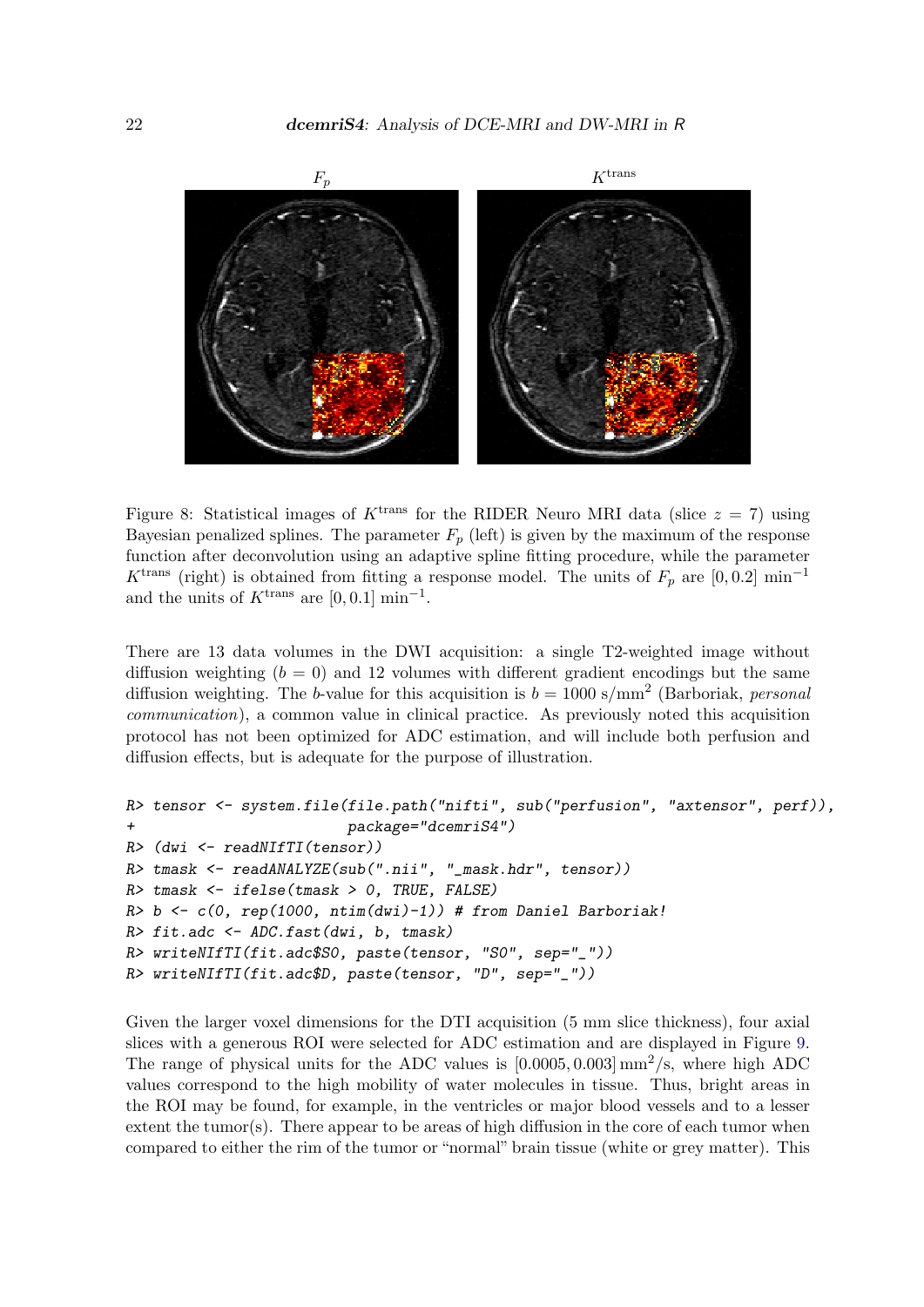

Figure 9: Statistical images of the apparent diffusion coefficient (ADC) values for the RIDER Neuro MRI data. The range of displayed values of the ADC is  $[0.0005, 0.003] \text{ mm}^2/\text{s}$ .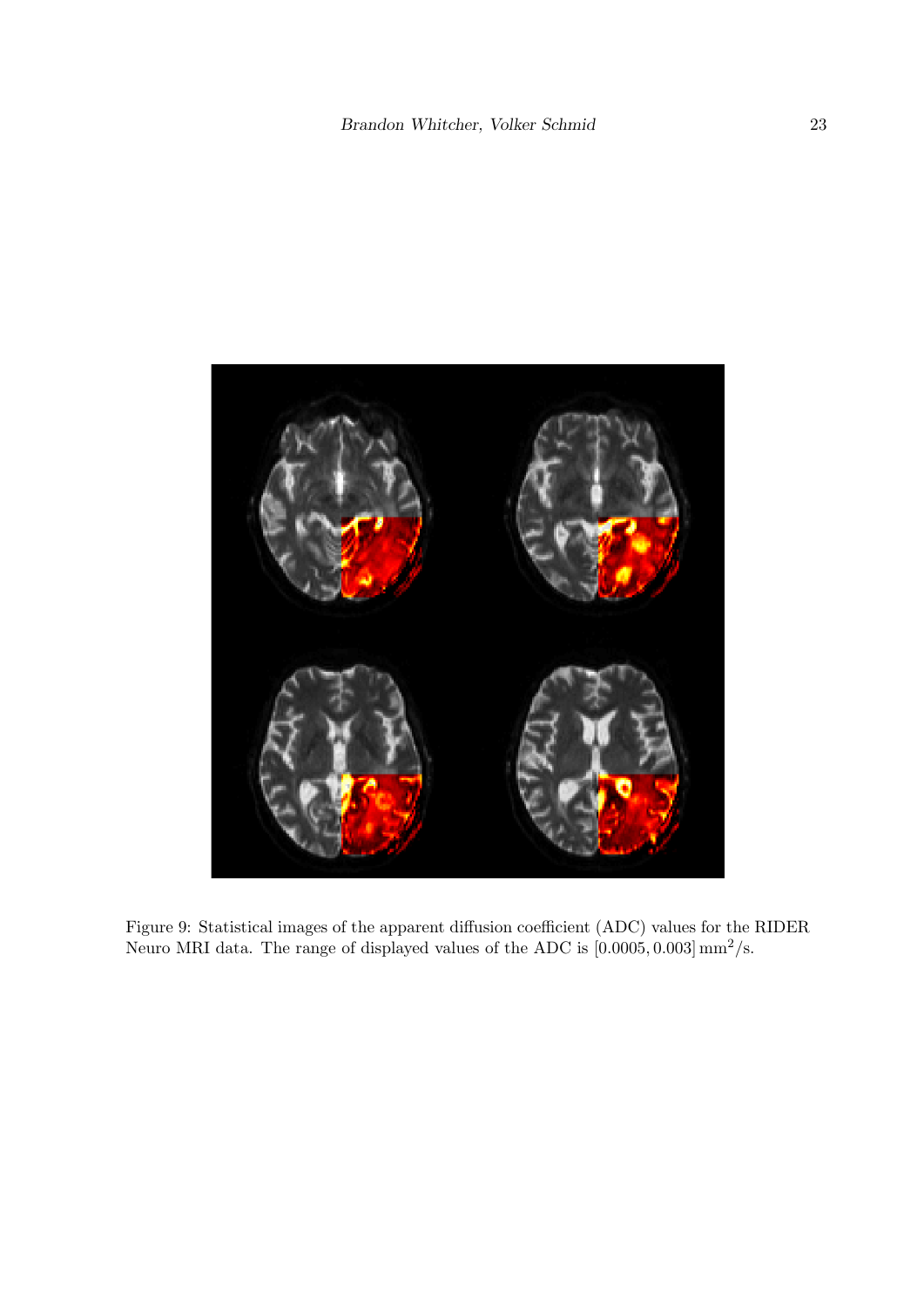may indicate sparse cell density in the tumor "cores" due to necrotic or apoptotic processes and the subsequent removal of cells in the tissue.

The application of DWI to oncology is still a relatively immature field and caution should be used when interpreting any results because of the indirect nature of MRI data acquisition; the pharmcodynamic effects of treatment are being measured not directly in tissue, but via the diffusivity of water molecules in the tissue. However, numerous authors have published on this topic and the interested reader is encouraged to look at Koh and Padhani (2006); Yankeelov et al. (2007); Padhani et al. (2009).

### Audit trail

The dcemris4 package supports and enhances the audit.trail functionality of **oro.nifti.** Hence, from any object that is stored in the nifti class we can trace back all the operations that have been performed on it. Figure 10 displays the XML-based audit trail for the multidimensional array that holds the DWI acquisition (in raw signal intensities). The main blocks of information are the <created>, <saved>, <read> and <event> tags. The first two tags occurred during the initial DICOM-to-NIfTI conversion process and the last three tags were performed during compilation of this document. In each block pertinent information has been recorded; such as the function call, version of R being used, version of the **oro.nifti** package being used, user ID, date, etc. Notice that some of these properties have changed over time, allowing one to accurately reproduce the data processing stream (if necessary).

# 5. Conclusions

Quantitative analysis of dynamic contrast-enhanced MRI (DCE-MRI) and diffusion-weighted imaging (DWI) data requires a series of processing steps, including pre-processing of the MR signal, voxel-wise curve fitting, and post-processing (e.g., statistical analysis of kinetic parameters from a series of scans). The dcemriS4 package provides a comprehensive set of functions for pre-processing and parametric models for quantifying DCE-MRI and DWI data.

A (nearly) complete pipeline for the analysis of DCE-MRI and DWI data has been established in R. Acquisitions from the MR scanner, assumed to be provided in DICOM format, are converted to the NIfTI format using the **oro.dicom** and **oro.nifti** packages. Using dcemriS4 dynamic T1-weighted acquisitions are converted into contrast agent concentration time curves on a voxel-by-voxel basis. A variety of compartmental models for the tissue kinetics, and models for the arterial input function (AIF), are available. Point estimates for kinetic parameters are provided in a fast and robust manner using either least-squares or maximum a posteriori techniques, and information about the uncertainty in these parameter estimates may be obtained from the Bayesian MCMC (Markov Chain Monte Carlo) algorithm; e.g., by looking at standard errors, credible intervals or the entire posterior distribution.

The **dcemriS4** package utilizes the nifti class defined in the **oro.nifti** package. This allows one to retain metadata information stored in the original DICOM data (e.g., patient ID or the scan date) when performing an analysis. In addition, each step in the data analysis pipeline are recorded using the audit trail capability provided by oro.nifti. Hence, results may be reproduced in a straightforward manner and errors in the analysis may be identified efficiently.

The dcemriS4 package is available from CRAN (http://CRAN.R-project.org) and also from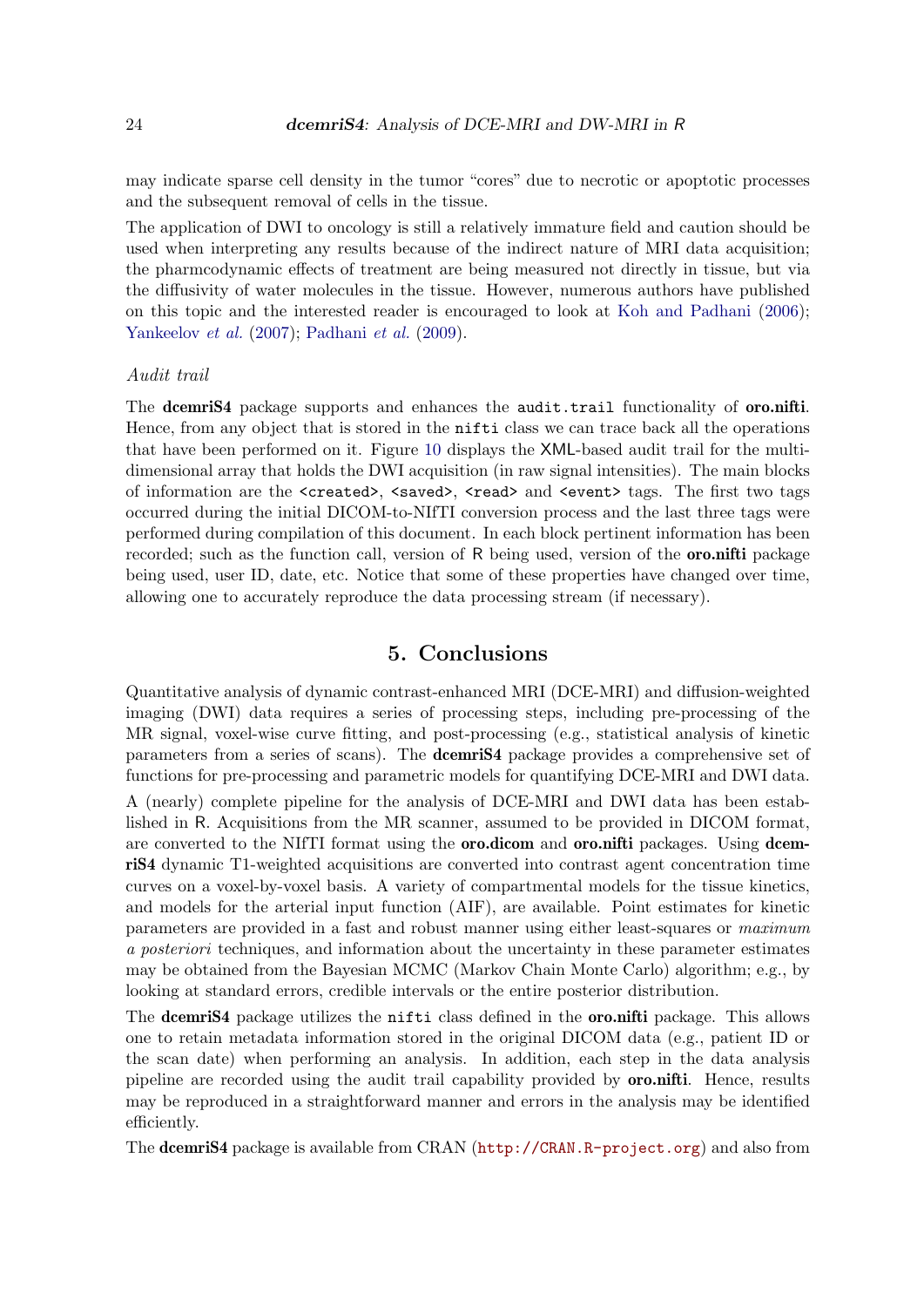```
R> audit.trail(dwi)
<audit-trail xmlns="http://www.dcemri.org/namespaces/audit-trail/1.0">
  <created>
    <call>oro.nifti::nifti(img = img, datatype = datatype)</call>
    <system>
      <r-version.version.string>R version 2.11.0 (2010-04-22)
        </r-version.version.string>
      <date>Thu May 27 08:40:18 PM 2010 BST</date>
      <user.LOGNAME>brandon</user.LOGNAME>
      <package-version.Version>0.1.4</package-version.Version>
    </system>
  </created>
  <saved>
    <workingDirectory>/home/guest/rider</workingDirectory>
    <filename>281949_19040721_axtensor</filename>
    <call>writeNIfTI(nim = uid.nifti, filename = fname)</call>
    <system>
      <r-version.version.string>R version 2.11.0 (2010-04-22)
        </r-version.version.string>
      <date>Thu May 27 08:40:23 PM 2010 BST</date>
      <user.LOGNAME>brandon</user.LOGNAME>
      <package-version.Version>0.1.4</package-version.Version>
    </system>
  </saved>
  <read>
    <workingDirectory>/home/guest/rider</workingDirectory>
    <filename>281949_19040721_axtensor.nii.gz</filename>
    <call>readNIfTI(fname = tensor)</call>
    <system>
      <r-version.version.string>R version 2.14.1 (2011-12-22)
        </r-version.version.string>
      <date>Fri Dec 30 10:01:15 2011 GMT</date>
      <user>bwhitcher</user>
      <package-version.Version>0.3.1</package-version.Version>
    </system>
  </read>
  <event>
    <type>processing</type>
    <call>ADC.fast(dwi, b, tmask)</call>
    <date>Fri Dec 30 10:01:20 2011 GMT</date>
    <user>bwhitcher</user>
  </event>
  <event>
    <type>completed</type>
    <call>ADC.fast(dwi, b, tmask)</call>
    <date>Fri Dec 30 10:01:23 2011 GMT</date>
    <user>bwhitcher</user>
  </event>
</audit-trail>
```
Figure 10: XML-based "audit trail" for the DWI acquisition of the RIDER Neuro MRI data.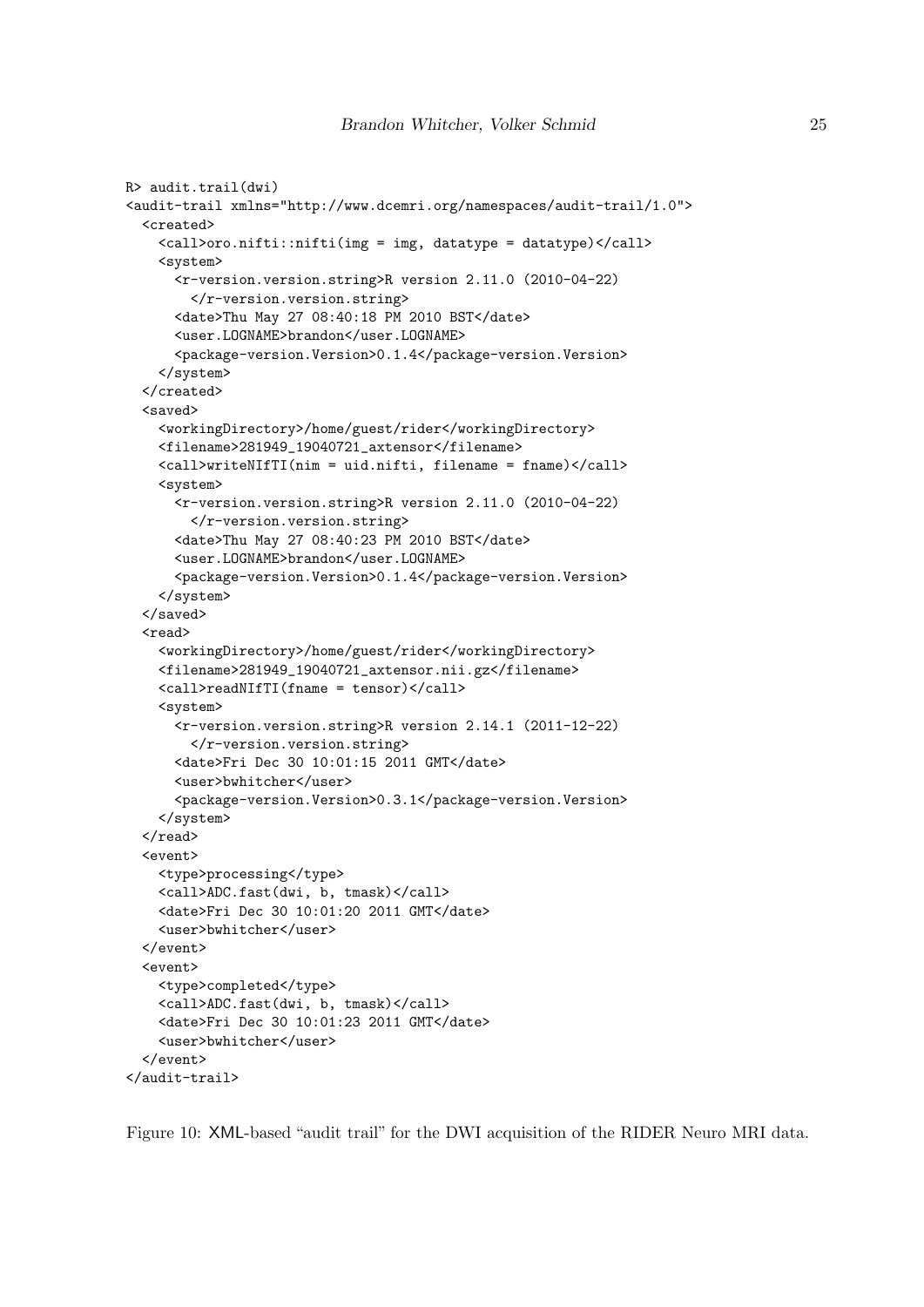SourceForge (http://sourceforge.net/projects/dcemri) under a BSD license. The website http://www.dcemri.org has been established as a convenient front end to the software development project and news items are regularly provided on the blog (http://dcemri. blogspot.com).

# Acknowledgments

The authors would like to thank the National Biomedical Imaging Archive (NBIA), the National Cancer Institute (NCI), the National Institute of Health (NIH) and all institutions that have contributed medical imaging data to the public domain. VS is supported by the German Research Council (DFG SCHM 2747/1-1).

## References

- Ahearn TS, Staff RT, Redpath TW, Semple SIK (2005). "The Use of the Levenburg-Marquardt Curve-fitting Algorithm in Pharmacokinetic Modelling of DCE-MRI Data." Physics in Medicine and Biology, 50, N85–N92.
- Bernstein MA, King KF, Zhou XJ (2004). Handbook of MRI Pulse Sequences. 1st edition. Elsevier, Amsterdam.
- Buckley DL (2002). "Uncertainty in the Analysis of Traced Kinetics Using Dynamic Contrastenhanced  $T_1$ -weighted MRI." *Magnetic Resonance in Medicine*, **47**, 601–606.
- Buckley DL, Parker GJM (2005). "Measuring Contrast Agent Concentration in  $T_1$ -weighted Dynamic Contrast-enhanced MRI." In Jackson et al. (2005), pp. 69–80.
- Buxton RB (2002). Introduction to Functional Magnetic Resonance Imaging: Principles & Techniques. Cambridge University Press, Cambridge, UK.
- Chenevert TL, Meyer CR, Moffat BA, Rehemtulla A, Mukherji SK, Gebarski SS, Quint DJ, Robertson PL, Lawrence TS, Junck L, Taylor JM, Johnson TD, Dong Q, Muraszko KM, Brunberg JA, Ross BD (2002). "Diffusion MRI: A New Strategy for Assessment of Cancer Therapeutic Efficacy." Molecular Imaging, 1(4), 336–343.
- Choyke PL, Dwyer AJ, Knopp MV (2003). "Functional Tumor Imaging with Dynamic Contrast-enhanced Magnetic Resonance Imaging." Journal of Magnetic Resonance Imaging, 17, 509–520.
- Clayden J (2011).  $RNityReg$ : Medical Image Registration Using the NiftyReg Library. R package version 0.3.1, URL http://CRAN.R-project.org/package=RNiftyReg.
- Collins DJ, Padhani AR (2004). "Dynamic Magnetic Resonance Imaging of Tumor Perfusion." IEEE Engineering in Biology and Medicine Magazine, pp. 65–83.
- Cunningham C, Pauly J, Nayak K (2006). "Saturated Double-angle Method for Rapid B1+ Mapping." Magnetic Resonance in Medicine, 55, 1326–1333.
- DeGroot MH (1970). Optimal Statistical Decisions. McGraw-Hill, New York.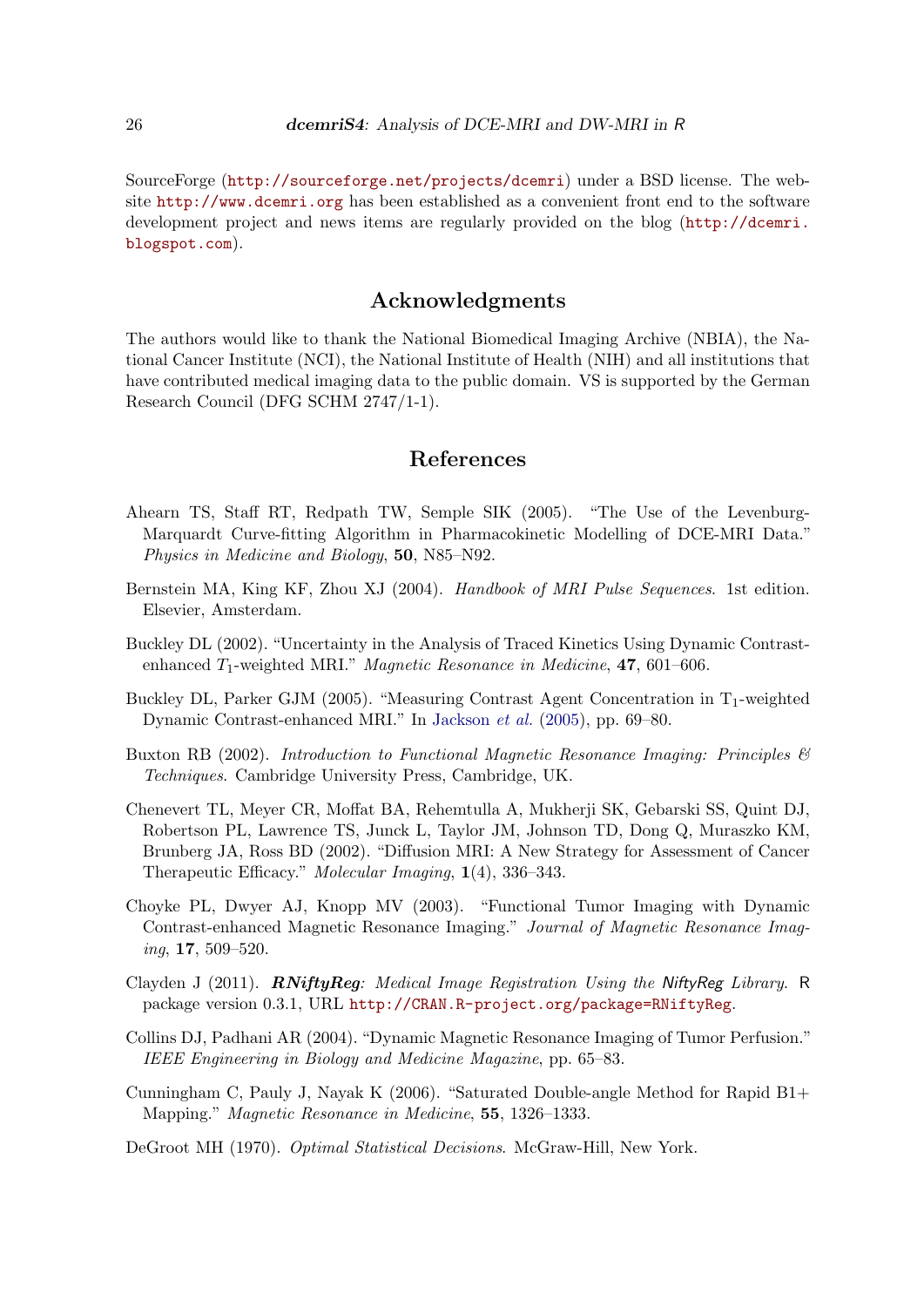- Eilers PHC, Marx BD (1996). "Flexible Smoothing with B-splines and Penalties (with Comments and Rejoinder)." Statistical Science, 11(2), 89–121.
- Elzhov TV, Mullen KM, Bolker B  $(2010)$ . minpack.lm: R Interface to the Levenberg-Marquardt Nonlinear Least-Squares Algorithm Found in MINPACK. R package version 1.1-5, URL http://CRAN.R-project.org/package=minpack.lm.
- Fritz-Hansen T, Rostrup E, Larsson HBW, Søndergaard L, Ring P, Henriksen O (1996). "Measurement of the Arterial Concentration of Gd-DTPA using MRI: A Step Toward Quantitative Perfusion Imaging." Magnetic Resonance in Medicine, 36, 225–231.
- Gilks WR, Richardson S, Spiegelhalter DJ (eds.) (1996). Markov Chain Monte Carlo in Practice. Chapman & Hall, London.
- Horsfield MA, Jones DK (2002). "Applications of Diffusion-weighted and Diffusion Tensor MRI to White Matter Diseases – A Review." NMR in Biomedicine,  $15(7-8)$ , 570–577.
- Jackson A, Buckley DL, Parker GJM (eds.) (2005). Dynamic Contrast-Enhanced Magnetic Resonance Imaging in Oncology. Springer, Berlin.
- Kety S (1960). "Blood–tissue Exchange Methods. Theory of Blood-tissue Exchange and its Application to Measurement of Blood Flow." Methods in Medical Research, 8, 223–227.
- Koh DM, Padhani AR (2006). "Diffusion-weighted MRI: A New Functional Clinical Technique for Tumour Imaging." The British Journal of Radiology, 79, 633–635.
- Larsson HB, Tofts PS (1992). "Measurement of the Blood-brain Barrier Permeability and Leakage Space Using Dynamic Gd-DTPA Scanning—A Comparison of Methods." Magnetic Resonance in Medicine,  $24(1)$ , 174–176.
- Larsson HBW, Stubgaard M, Frederiksen JL, Jensen M, Henriksen O, Paulson OB (1990). "Quantitation of Blood-brain Barrier Defect by Magnetic Resonance Imaging and Gadolinium-DTPA in Patients with Multiple Sclerosis and Brain Tumors." Magnetic Resonance in Medicine, 16, 117–131.
- Le Bihan D, Delannoy DJ, Levin RL (1988). "Temperature Mapping with MR Imaging of Molecular Diffusion: Application to Hyperthermia." Radiology, 171, 853–857.
- Lewis JP (1995). "Fast Template Matching." In Vision Interface 95, Canadian Image Processing and Pattern Recognition Society, pp. 120–123. Quebec City, Canada. URL http://scribblethink.org/Work/nvisionInterface/vi95\_lewis.pdf.
- Li KL, Zhu XP, Waterton J, Jackson A (2000). "Improved 3D Quantitative Mapping of Blood Volume and Endothelial Permeability in Brain Tumors." Journal of Magnetic Resonance Imaging, 12, 347–357.
- Marchini JL, Lafaye de Micheaux P (2009). **AnalyzeFMRI**: Functions for Analysis of fMRI Datasets Stored in the ANALYZE or NIFTI Format. R package version 1.1-11, URL http: //CRAN.R-project.org/package=AnalyzeFMRI.
- Marx BD, Eilers PHC (1998). "Direct Generalized Additive Modeling with Penalized Likelihood." Computational Statistics & Data Analysis,  $28(2)$ , 193-209.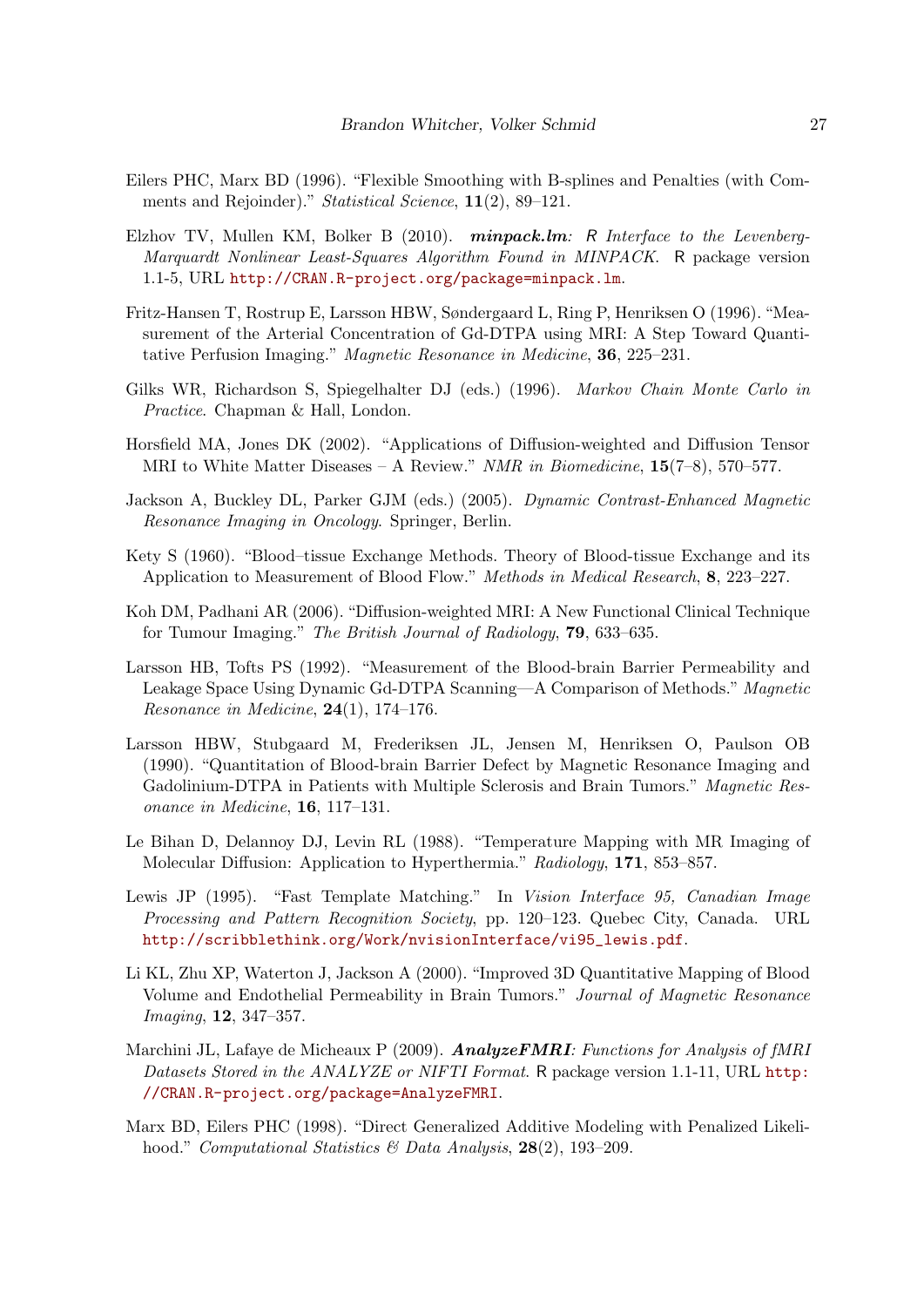- Moré JJ (1978). "The Levenberg-Marquardt Algorithm: Implementation and Theory." In GA Watson (ed.), Numerical Analysis: Proceedings of the Biennial Conference held at Dundee, June 28-July 1, 1977, Lecture Notes in Mathematics  $\#630$ , pp. 104-116. Springer-Verlag, Berlin.
- Moseley ME, Cohen Y, Kucharczyk J, Mintorovitch J, Asgari HS, Wendland MF, Tsuruda J, Norman D (1990). "Diffusion-weighted MR Imaging of Anisotropic Water Diffusion in Cat Central Nervous System." Radiology, 176(2), 439–445.
- O'Connor E, Fieller N, Holmes A, Waterton JC, Ainscow E (2010). "Functional Principal Component Analyses of Biomedical Images as Outcome Measures." Journal of the Royal Statistical Society C (Applied Statistics), 59(1), 57–76.
- Orton MR, d'Arcy JA, Walker-Samuel S, Hawkes DJ, Atkinson D, Collins DJ, Leach MO (2008). "Computationally Efficient Vascular Input Function Models for Quantitative Kinetic Modelling Using DCE-MRI." Physics in Medicine and Biology, 53, 1225–1239.
- Padhani A, Liu G, Koh DM, Chenevert TL, Thoeny HC, Takahara T, Dzik-Jurasz A, Ross BD, Van Cauteren M, Collins D, Hammoud DA, Rustin GJS, Taouli B, Choyke PL (2009). "Diffusion Weighted Magnetic Resonance Imaging (DW-MRI) as a Cancer Biomarker: Consensus Recommendations." Neoplasia, 11(2), 102–125.
- Parker GJM, Padhani AR (2003). " $T_1$ -w DCE-MRI:  $T_1$ -weighted Dynamic Contrast-enhanced MRI." In Tofts (2003), chapter 10, pp. 341–364.
- Parker GJM, Roberts C, Macdonald A, Buonaccorsi GA, Cheung S, Buckley DL, Jackson A, Watson Y, Davies K, Jayson GC (2006). "Experimentally-derived Functional Form for a Population-averaged High-temporal-resolution Arterial Input Function for Dynamic Contrast-enhanced MRI." Magnetic Resonance in Medicine, 56, 993–1000.
- R Development Core Team (2011). R: A Language and Environment for Statistical Computing. R Foundation for Statistical Computing, Vienna, Austria. ISBN 3-900051-07-0, URL http: //www.R-project.org.
- Schmid V, Whitcher B, Padhani AR, Taylor NJ, Yang GZ (2006). "Bayesian Methods for Pharmacokinetic Models in Dynamic Contrast-enhanced Magnetic Resonance Imaging." IEEE Transactions on Medical Imaging, 25(12), 1627–1636.
- Schmid VJ, Whitcher B, Padhani AR, Taylor NJ, Yang GZ (2009a). "A Bayesian Hierarchical Model for the Analysis of a Longitudinal Dynamic Contrast-enhanced MRI Oncology Study." Magnetic Resonance in Medicine, 61(1), 163–174.
- Schmid VJ, Whitcher B, Padhani AR, Yang GZ (2009b). "Quantitative Analysis of Dynamic Contrast-enhanced MR Images Based on Bayesian P-splines." IEEE Transactions on Medical Imaging, 28(6), 789–798.
- St Lawrence KS, Lee TY (1998). "An Adiabatic Approximation to the Tissue Homogeneity Model for Water Exchange in the Brain: I. Theoretical Derivation." Journal of Cerebral Blood Flow and Metabolism, 18(12), 1365–77.